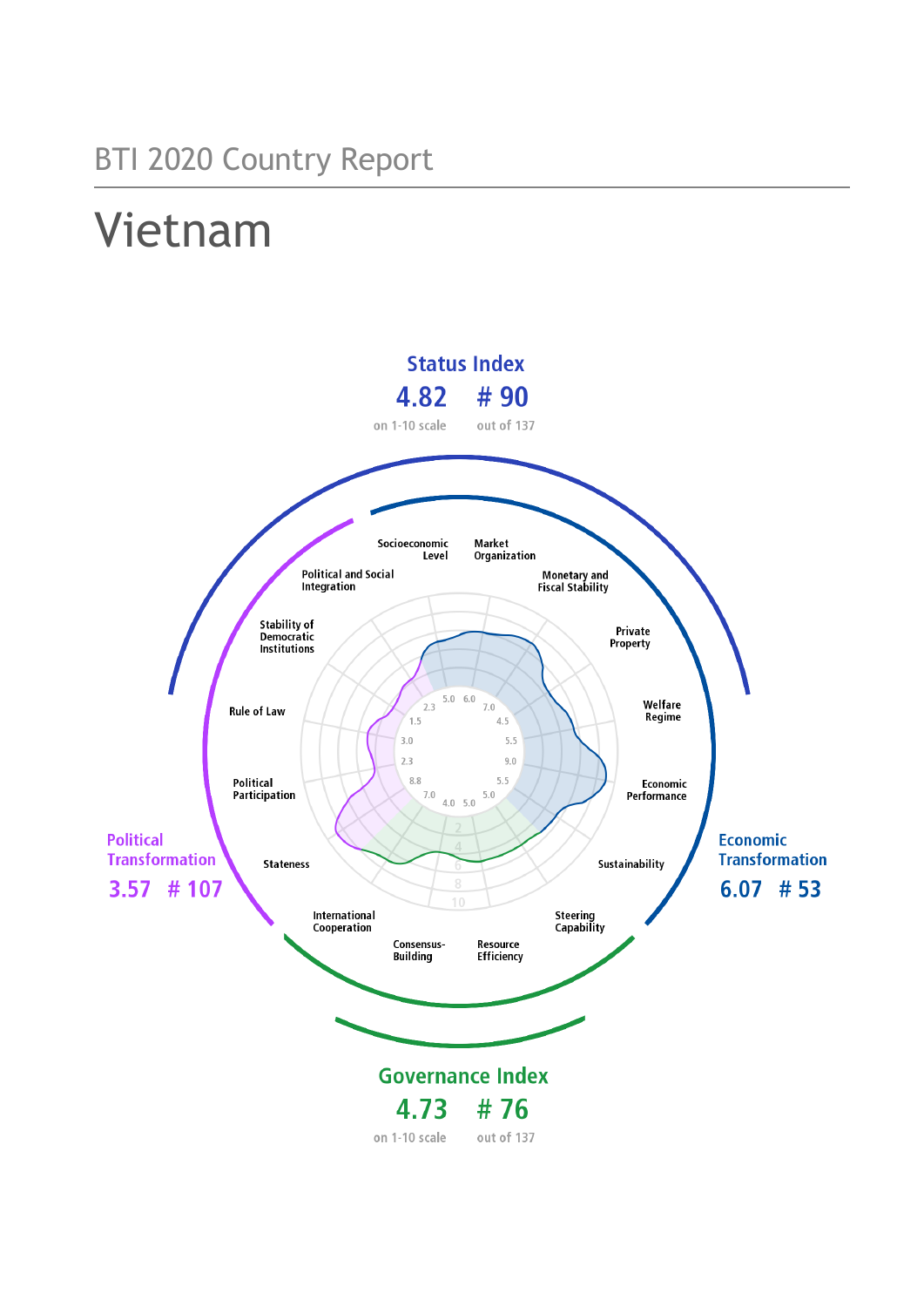This report is part of the **Bertelsmann Stiftung's Transformation Index (BTI) 2020**. It covers the period from February 1, 2017 to January 31, 2019. The BTI assesses the transformation toward democracy and a market economy as well as the quality of governance in 137 countries. More on the BTI at [https://www.bti-project.org.](http://www.bti-project.org/)

Please cite as follows: Bertelsmann Stiftung, BTI 2020 Country Report — Vietnam. Gütersloh: Bertelsmann Stiftung, 2020.

This work is licensed under a **Creative Commons Attribution 4.0 International License**.

#### **Contact**

Bertelsmann Stiftung Carl-Bertelsmann-Strasse 256 33111 Gütersloh Germany

**Sabine Donner** Phone +49 5241 81 81501 sabine.donner@bertelsmann-stiftung.de

**Hauke Hartmann** Phone +49 5241 81 81389 hauke.hartmann@bertelsmann-stiftung.de

**Robert Schwarz** Phone +49 5241 81 81402 robert.schwarz@bertelsmann-stiftung.de

**Sabine Steinkamp** Phone +49 5241 81 81507 sabine.steinkamp@bertelsmann-stiftung.de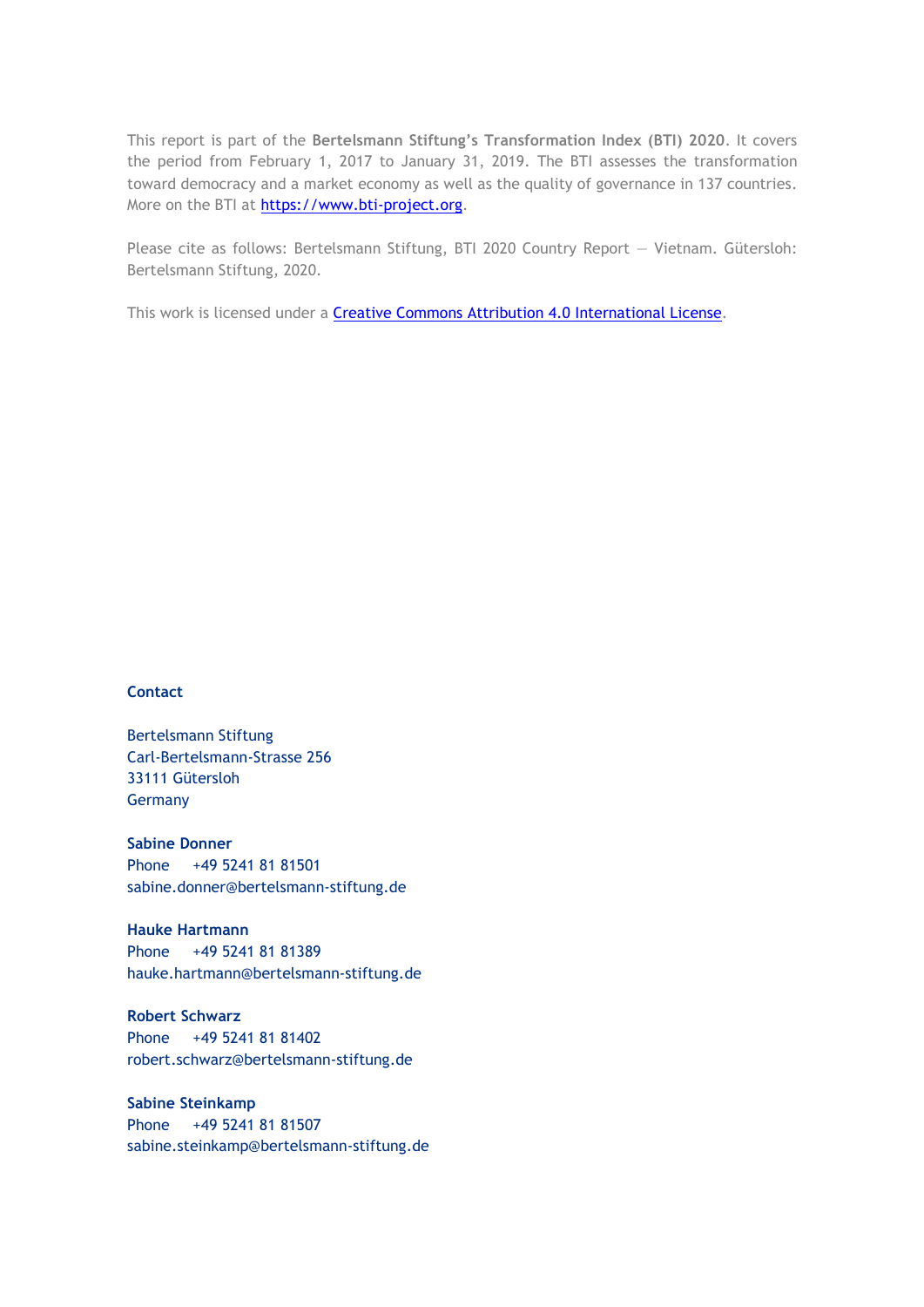#### **Key Indicators**

| Population               | M      | 95.5 | <b>HDI</b>                     | 0.693 | GDP p.c., PPP $\ S$          | 7435 |
|--------------------------|--------|------|--------------------------------|-------|------------------------------|------|
| Pop. growth <sup>1</sup> | % p.a. | 1.0  | HDI rank of 189                | 118   | Gini Index                   | 35.3 |
| Life expectancy          | vears  | 75.2 | UN Education Index             | 0.626 | $\%$<br>Poverty <sup>3</sup> | 8.4  |
| Urban population %       |        | 35.9 | Gender inequality <sup>2</sup> | 0.314 | Aid per capita $S$           | 25.1 |
|                          |        |      |                                |       |                              |      |

Sources (as of December 2019): The World Bank, World Development Indicators 2019 | UNDP, Human Development Report 2019. Footnotes: (1) Average annual growth rate. (2) Gender Inequality Index (GII). (3) Percentage of population living on less than \$3.20 a day at 2011 international prices.

## Executive Summary

Vietnam remains an authoritarian state ruled by a single party, the Communist Party of Vietnam (CPV), that is however increasingly integrating into the international community and world economy. In 2016, the CPV and National Assembly elected a new leadership, which will stay in office until 2021. After being re-elected as the CPV's General Secretary for a second five-year term in 2016, Nguyen Phu Trong, an orthodox Marxism-Leninism theorist, took over the office of president following the sudden death of Tran Dai Quang, a former public security tsar, due to an "unidentifiable and unknown virus" in mid-2018. Occupying two of the four traditional power pillars, Trong is considered Vietnam's most powerful leader since Ho Chi Minh. Apart from being the chairman of the Central Party Military Committee, he is also chair of the National Defense Council, the Commander-in-Chief, member of the Standing Board of the Police Party Committee and chair of the Central Anti-Corruption Steering Committee.

In 2017 and 2018, an anti-corruption campaign led by Trong gained momentum. Four thousand three hundred public officials and party members, including a member of the Politburo, two members of the CPV Central Committee, several former ministers and chairs of local governments were disciplined, expelled from the CPV, and/or sentenced to imprisonment. Also, under Trong's leadership, the CPV intensified party discipline through a resolution aimed at rectifying the ethics and life-style of its party members. This Soviet-type resolution was executed to silence or even expel those party members who make statements "contradictory with the party's lines and the state policies."

Notwithstanding political stability, Vietnam's rule-of-law remains highly deficient and the country's human rights records worsened. In fact, since the new leadership took office, at least half a dozen activists and bloggers have been imprisoned. The disciplining and purge of Chu Hao, a former vice minister of science and technology, from the CPV for "publishing articles [and] making statements that contradict the political program, statutes, resolutions, directives and rules of the party and state, demonstrating an obvious decline in political thinking, self-evolution and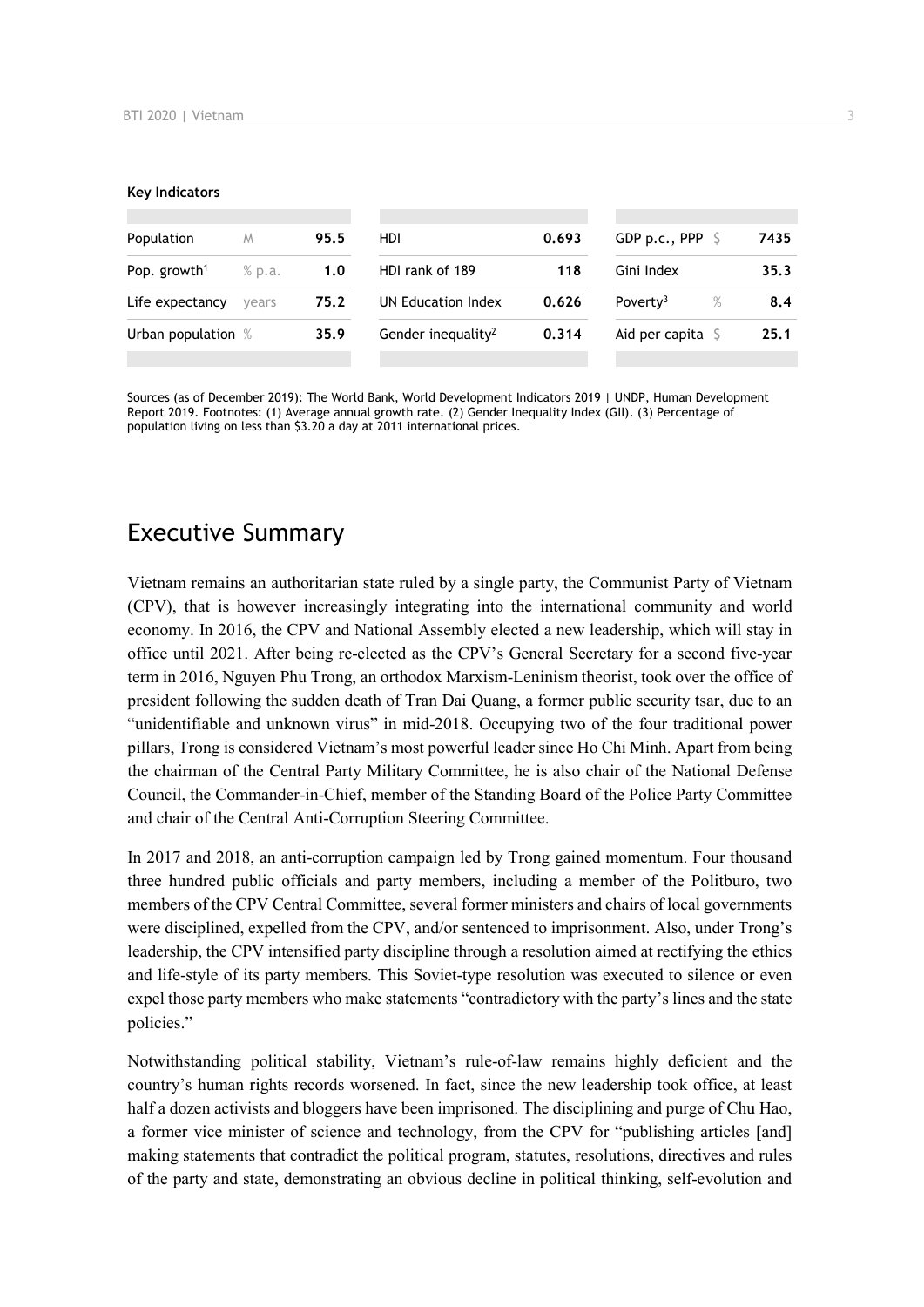self-transformation" was seen, for example, by human rights activists as an attack on freedom of speech. The adoption of the 2018 Law on Cybersecurity is also considered a step backwards by the party and state in regard to freedom of speech and freedom of information. Civil society activists are often harassed and strictly monitored by public security forces.

Other social issues of importance include increasing corruption, inequality and environmental pollution. Gender inequality is on the rise, as evidenced by a very high rate of abortions, including a high number of sex-selective abortions, and a growing difference between men's and women's pay. The gap between the majority ethnic group (Kinh) and most ethnic minorities is widening. The country has struggled to deal with serious environmental crises since 2016.

Under the government of Prime Minister Nguyen Xuan Phuc (since 2016), Vietnam's economy has shown resilience, though the global environment is more challenging with no end in sight to the trade war between the United States and China. This is supported by robust domestic demand, export-oriented manufacturing and unprecedented growth in the private sector. In 2017, for the first time after 30 years of economic reforms, the CPV adopted a separate resolution on boosting the development of the private sector, acknowledging it to be an "important driving force of the socialist-oriented market economy." As a result, hundreds of thousands of private enterprises have been established. The GDP growth rate was 6.81% in 2017, increasing to 7.08% in 2018.

The party-state has frequently stepped in the spotlight of international media. In 2017, it hosted the APEC Summit and related activities. Notably, U.S. President Donald Trump and Chinese President Xi Jinping paid official visits to the country right after the APEC meeting. In 2018, it joined 10 other countries in signing an agreement establishing the Comprehensive and Progressive Trans-Pacific Partnership (CPTPP), a replacement for the Trans-Pacific Partnership after the United States withdrew from it. At the regional level, while Vietnam continued to play an active, important role in the Association of Southeast Asian Nations (ASEAN), a rift remained in Vietnamese-Chinese relations because China has continued militarizing islands claimed by Vietnam. In early 2019, the second summit between North Korean leader Kim Jong-un and the U.S. President Donald Trump in Hanoi brought the country back to the world media spotlight.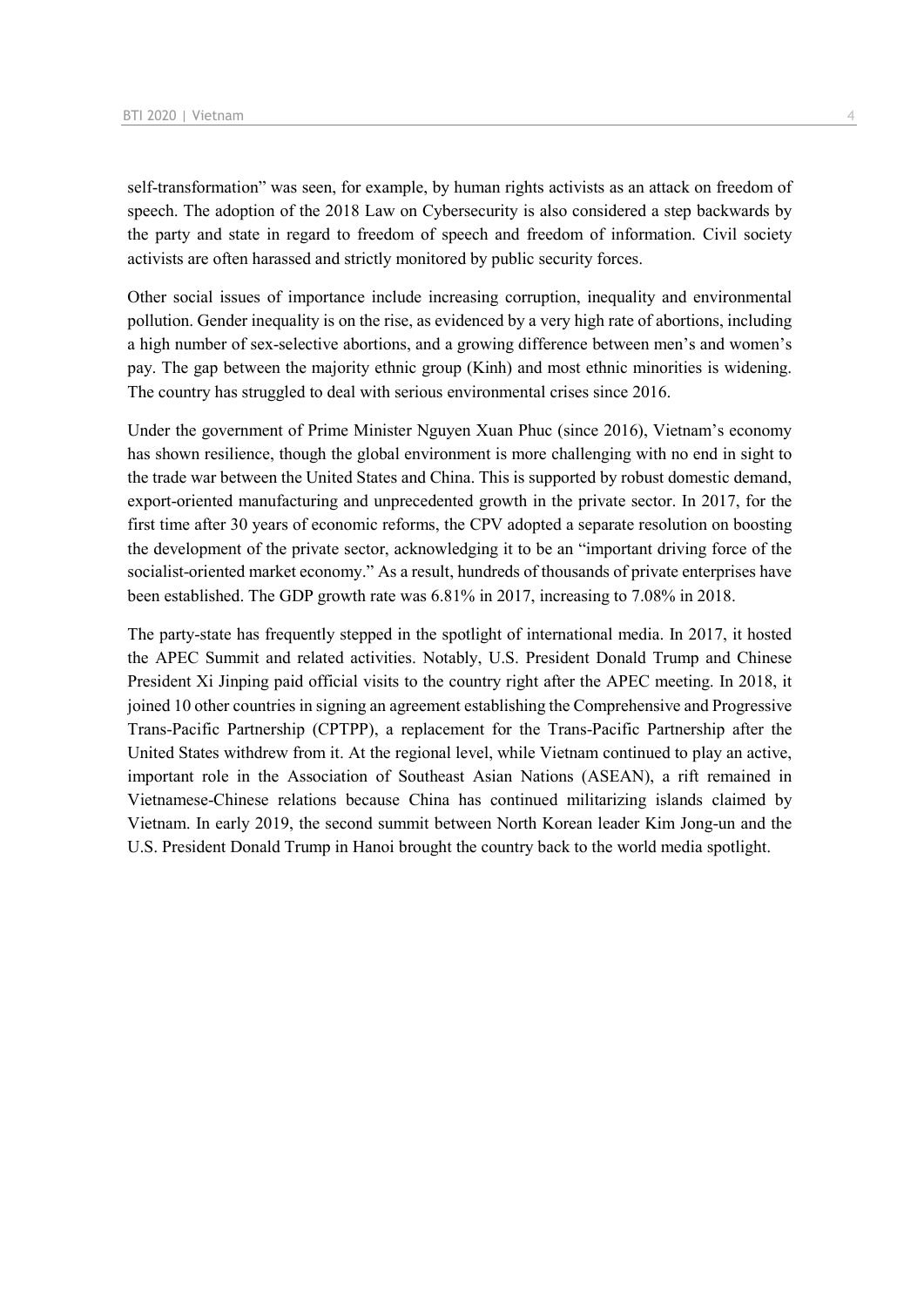## History and Characteristics of Transformation

In 1986, the Vietnam Communist Party's sixth party congress formally adopted an economic reform program (known as Đổi Mới) after allowing some experiments at the local level. The Communist Party of Vietnam (CPV) openly conceded its errors and failure in carrying out the centrally planned economy and installing Soviet-style economic institutions, leading to a comprehensive socioeconomic crisis. The reforms paved the way for a market economy to develop, the nation's deeper integration into the region and the world through joining such institutions as ASEAN and WTO, expansion of bilateral relations with countries around the world and normalization of relationships with former foes, including China and the United States.

After the end of the civil war in 1975, initial economic reform measures, such as the significant reduction of internal trade barriers and steps toward liberalizing foreign trade, remained largely ineffective due to galloping, triple-digit inflation. The desired results were attained only after the role of agricultural cooperatives was reduced, planned-economy structures abolished, prices for goods and services allowed to float and additional trade liberalization measures implemented in 1988 and 1989. The number of state-owned enterprises (SOEs) was radically reduced from around 12,000 in 1990 to 6,224 in 1993 to 2,701 in 2017, a process which caused around a million SOE employees to be laid off. Vietnam soon recovered and achieved its current position as the world's second-largest exporter of both rice and coffee beans.

Since 1990, the Vietnamese economy has shown continuous improvement. In 2010, Vietnam's GDP per capita reached \$1,160. The country attained lower middle-income status in 2015 with a GDP per capita of slightly over \$2,000, according to World Bank criteria. International trade and inflows of foreign direct investment – mainly into export-oriented manufacturing – have been the main drivers of economic growth. The government-engineered industrialization process included the establishment of Export Processing Zones (EPZ), which, due to cheap labor, attracted foreign investment in manufacturing plants. Although macroeconomic instability since 2009, especially in 2011, undermined external perceptions of Vietnam as one of the most successful and promising economies in the world, "fears of an economic meltdown," as the New York Times put it, were premature. With a rather steady economic growth rate on average of 6% in the past several decades, Vietnam's economy has proven its resilience in the midst of global economic challenges.

Vietnam is a market-based economy with fewer product and service monopoly markets than in prior decades. The private sector has been recognized a driver of the national economy. Nonetheless, SOEs receive privileges from the government through special bank loans and other policies. Privatization, which advanced only half-heartedly during the assessment period, exposes firms to competition. Having to compete with other firms for customers and market shares creates pressure that stimulates efficiency and profitability.

Thanks to a successful foreign policy focused on multilateralizing and diversifying international relationships, the Vietnamese government was better able to absorb the economic and political aftermath of international structural changes than other communist regimes. Since the late 1990s,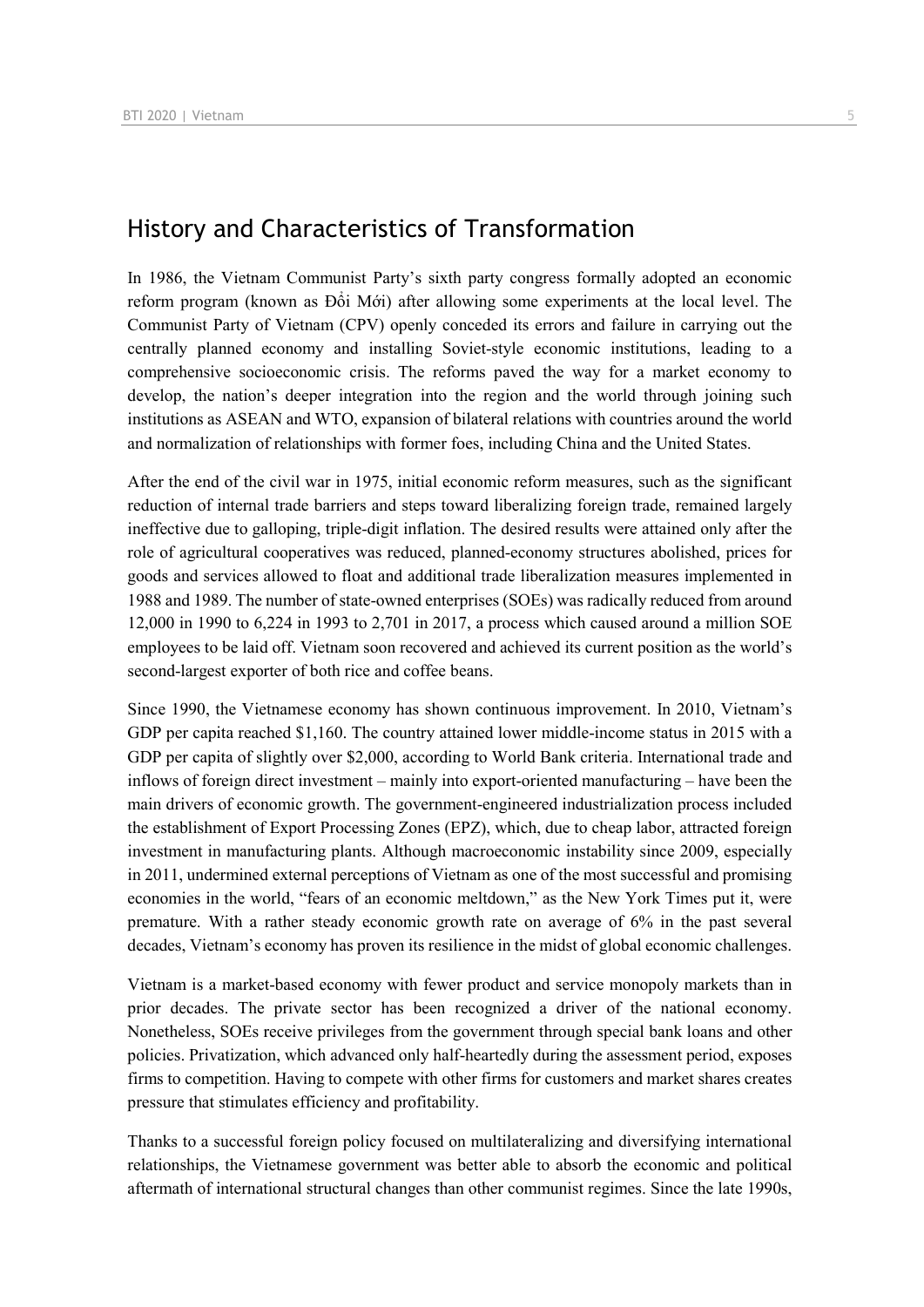Vietnam has quintupled the number of its active international relationships and joined most of the important regional and global international organizations. In 1995, Vietnam scored a triple diplomatic success by joining the ASEAN, establishing official relations with the United States and signing a framework cooperation agreement with the European Union. In 2007, it joined the largest global trade organization, the World Trade Organization (WTO). In 2018, the National Assembly ratified a regional multilateral trade agreement, known as the Comprehensive and Progressive Trans-Pacific Partnership (CPTPP). In 2018, negotiations for the EU-Vietnam Free Trade Agreement (FTA) and the EU-Vietnam Investment Protection Agreement (IPA) were completed.

Economic reforms have been accompanied by only moderate structural changes to the political system. Efforts to democratize have been related to improving the intra-party political process. Implementation has been largely at the local level, in the form of encouraging popular participation in existing political institutional frames with regard to issues the party assigns. Over the last three decades, as the economy has continued to grow steadily, the party/state has consistently been under pressure, primarily from domestic forces demanding political rights, democratic change and respect for human rights. Since the mid-2000s, a nascent civil society has emerged that demands substantial political reforms and societal democratization. There has been no indication of any movement toward a multiparty system among the political elites in the formal political system. Political reforms have been focused largely on improving the rule of law, in particular on reducing the high level of corruption. While the government has scored a number of high-profile successes in its campaign to eliminate graft, these efforts are almost exclusively tied to its efforts to attract investment and official development assistance (ODA). Recent developments in intra-party democratization and progress in enhancing the National Assembly's lawmaking authority have been praised. However, these developments do not indicate the advent of landmark political reform that would introduce a multiparty system and an independent civil society.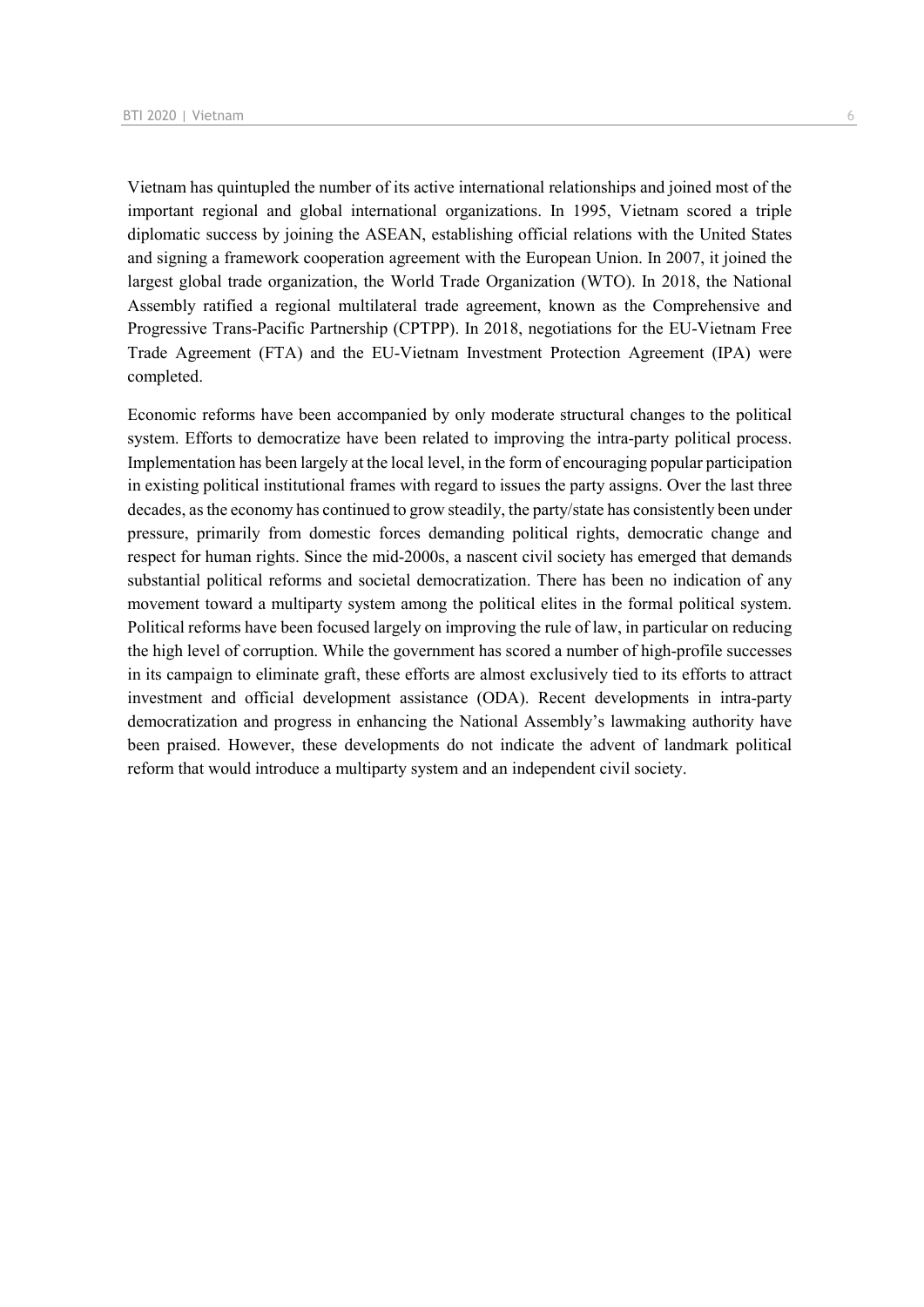The BTI combines text analysis and numerical assessments. The score for each question is provided below its respective title. The scale ranges from 1 (worst) to 10 (best).

## Transformation Status

### I. Political Transformation

#### **1 | Stateness**

The Communist Part of Vietnam (CPV) is the only political party to rule Vietnam since national unification in 1976. The party-state, established by the CPV, gives the state a monopoly on the use of force across the country. Due to the bipolar structure of the "socialist" party state, differentiating between the state and the party/regime is often difficult. Hence, challenges to the monopoly of power of the party are often viewed as challenges to the state's monopoly on the use of force (and vice versa).

There is no formal political competition, given that the CPV banned all other political parties and established a security machine that will crush any anti-government forces and movements in the country. However, attempts to challenge the party's monopoly on power have emerged, particularly since the nation embarked on the Đổi Mới (renewal) in the late 1980s. Most of these challenges concern the party, not the state's monopoly on the use of force. One potential challenge to the state comes from ethnic and religious groups, such as the Hmong in the northwest, Montagnards/Degar and Protestants in the central highlands and the Khmer Krom in southwestern regions of the country. In 2004, the Politburo of the CPV established three steering committees in order to implement its policies in response to the situation in these regions. In 2018, the CPV dissolved the agencies in an attempt to downsize and streamline its public sector, though the challenge remains.

Two successive, successful fights against French and American forces united the country geographically and liberated it from foreign occupation. There is a strong sense of national identity among Vietnamese, as indicated by most international comparative public opinion surveys. However, since in the communist party-state, state, regime and nation are closely related, the question of national or state identity cannot be discussed without reference to regime legitimacy.

The introduction and implementation of the Đổi Mới (renewal) policy at the end of 1986 undeniably restored the CPV's legitimacy and consolidated its grip on power.

#### Question Score



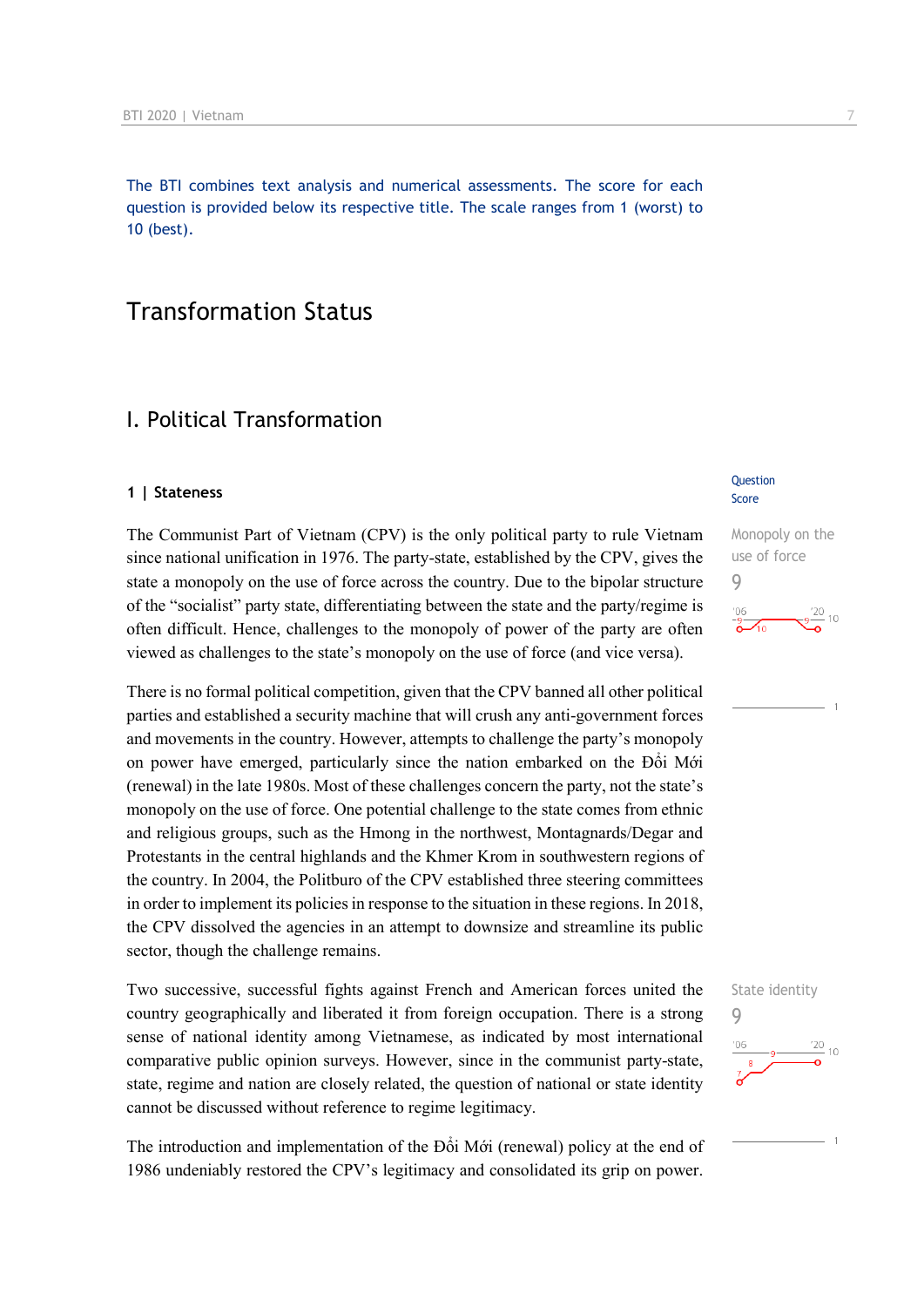Nevertheless, an emerging independent civil society, corruption, government inefficacy and vested interests in the post-Đổi Mới era have posed a challenge to the ruling party's legitimacy. People whose rural or urban land was confiscated for development projects with little compensation consolidated as a group that frequently confronted the regime and staged protests. The government cleverly responded to their outrage, fearing that the confrontation could threaten the regime's stability and the CPV's legitimacy. Maintaining high economic performance and respect for individual freedoms and rights and continuing to fight corruption with an iron fist would mean the state's legitimacy remains unchallenged.

Vietnam is a secular state. The government recognizes 42 religious organizations affiliated with 15 distinct religious traditions, namely: Buddhism, Islam, Bahai, Catholicism, Protestantism, Mormonism, Hóa Hao Buddhism, Cao Dai, Buu Son Ky Huong, Tinh Do Cu Si Phat Hoi, Tu An Hieu Nghia, Phat Duong Nam Tong Minh Su Dao, Minh Ly Dao Tam Tong Mieu, Khmer Brahmanism and Hieu Nghia Ta Lon Buddhism. Buddhism is Vietnam's major religion, attracting the most followers, more than 12% of the population. It has been linked to Vietnamese history and culture for thousands of years, while the second major religion, Catholicism, arrived with French colonialism.

Religious dogmas do not influence legal order or political institutions, though religion has a key role to play in Vietnamese culture and society. Religious dogmas provide moral guidelines, affecting the way Vietnamese people think and act. The regime follows Marxism-Leninism, influenced by Ho Chi Minh, and attempts to control all aspects of society, including religious life. However, in its pursuit of a modern, secular state, the government adopts a legal framework that recognizes religious freedoms of its citizens. It does not ban government officials from visiting religious establishments to worship as long as such visits do not violate civil servants' protocol or party members' rules, such as using government cars for this purpose. Since introducing Đổi Mới in the late 1980s, along with emphasis on improving material life driven by high economic growth, the government removed restrictions on citizens' spiritual life, which was prohibited prior to Đổi Mới. It is hard to prove a direct correlation between religious dogmas and government officials' conduct, but most official believe in the "cause and effect" doctrine rooted in religions such as Buddhism.

The country's basic administration is divided into four levels: central, provincial, district and commune.

The operational machinery of executive departments or agencies responsible for daily public services is identical throughout the system. The ruling party controls and manages the administrative system in accordance with an outdated, Soviet-style model. In parallel with the state system, the CPV sets up party apparatuses at all levels

No interference of religious dogmas 10  $^{206}$  $\frac{20}{2}$  10

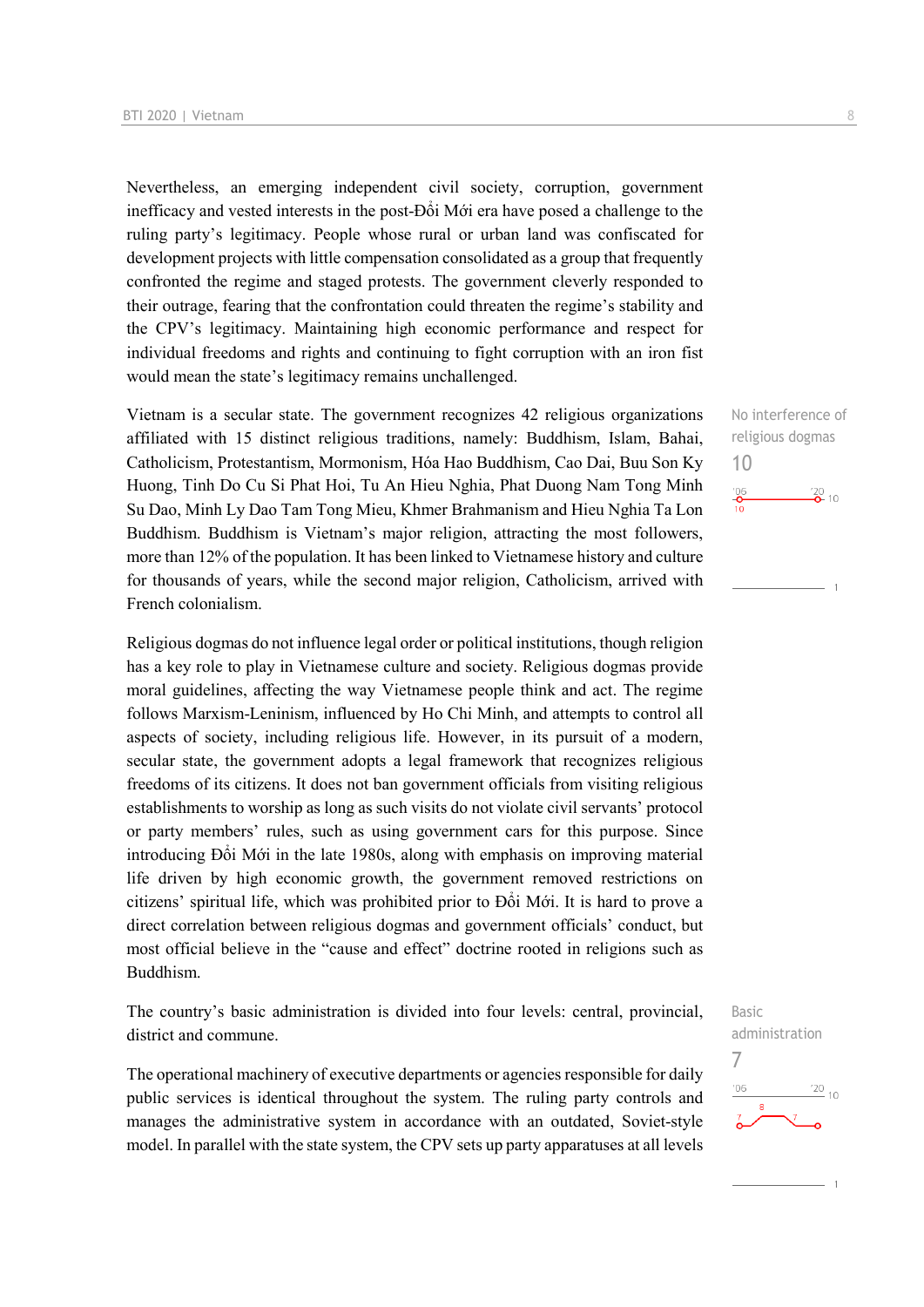that not only take charge of party affairs but purportedly hold the executive accountable, creating the party-state structure.

Even though the state's administrative structure extends throughout the entire territory of Vietnam, the effectivity of basic administrative services is uneven: high in urban areas and medium to low in rural and remote areas.

The state structure has allowed the CPV to control the system effectively and remain resilient. Nevertheless, the cumbersome bureaucratic apparatus limits the country's economic growth and development. Moreover, it generates a fertile ground for office holders to abuse their power for personal gain, such as "selling and buying public office positions." Corruption is rampant throughout the system; natural resources are exploited indiscriminately as a result of mismanagement.

The state's repressive capacity is overdeveloped compared to its administrative and extractive capacities. Nonetheless, it is able to deliver basic services in most parts in the country and, partly because of its highly developed repressive capacities, able to maintain law and order.

#### **2 | Political Participation**

Vietnam holds one-party "elections" every five years for both the National Assembly and local people's councils across the country. The Vietnam Fatherland Front, which is in charge of drawing up the list of candidates based on negotiations and consultations, must follow the CPV Politburo's instructions and guidelines of the elections, including the selection and nomination of candidates.

Voting is mandatory on election day, but turnout is cosmetic. Very often, a single family member casts votes not only for him- or herself, but also for the entire family. Citizens who reach 18 years of age are eligible to stand for election, but they must be nominated by the party cells they join. News of the elections and meetings between candidates and voters are broadcast on state-controlled media.

During the 2016 election for the National Assembly, there was a movement led by prominent intellectuals, lawyers, artists and civil society activists to nominate themselves as candidates. For the first time, social media were used by some of these self-nominees to mobilize netizen support for their candidacy. A well-known civil society activist even posted on his Facebook page a statement listing his platform if elected and a declaration of his private assets. Although none of the self-nominees had their names listed on the final ballots, the movement demonstrated a real challenge to the ruling party's legitimacy and monopoly on power.

Free and fair elections  $\overline{\phantom{a}}$  $'06$  $\frac{20}{10}$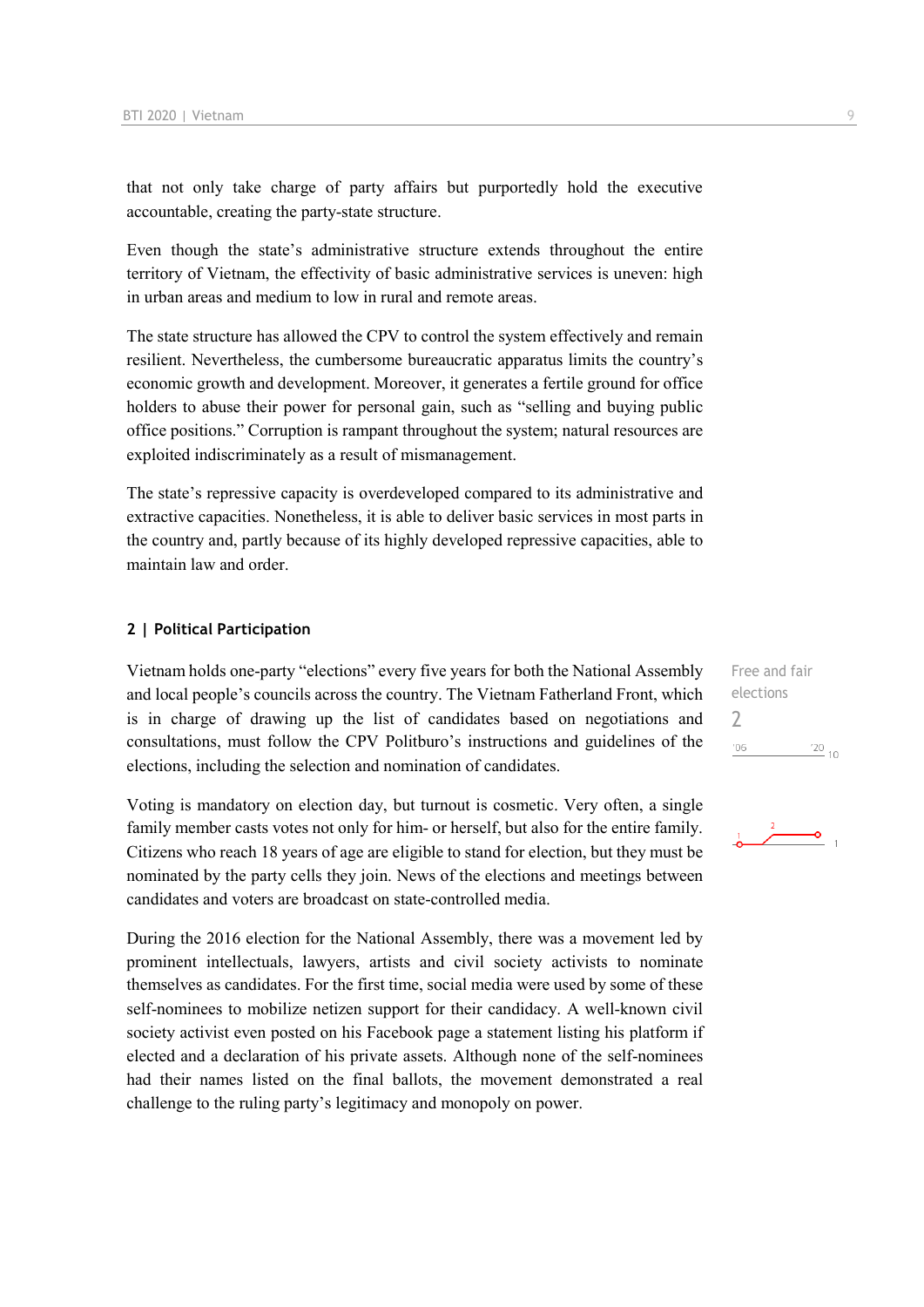There are no democratically elected political decision-makers in Vietnam. That said, the ruling party holds a national congress every five years where directions and plans for development, including foreign policy, for the next five years are adopted. To govern the country, the congress elects a central committee, which is the CPV's most powerful decision-making body. The party employs democratic centralism and the majority win principle as working rules. This means that in theory a Politburo or central committee member can say "no" to a party policy during deliberations. But once a policy is adopted, all party members are obliged to follow it. Usually if a decision is made by the Politburo, it is not reversible. However, there have been cases recently when a Politburo decision was rejected by the central committee or on the National Assembly floor. These cases seem to demonstrate increasingly democratic practices within the oligarchy.

The country's constitution of 2013 affords citizens the right to freedom of association and assembly. However, the government severely restricts the exercise of this right. A report presented by the Vietnamese government at the Human Rights Council's Universal Periodic Review (UPR) in 2019 stated that, as of 2017, there were more than 68,125 associations including five mass organizations under the direct management of the ruling party, namely the Vietnam General Confederation of Labor, Vietnam Farmers' Union, Ho Chi Minh Communist Youth Union, Vietnam Women's Union and Vietnam Veterans Associations. Non-governmental organizations can be established, but in one way or another, should be affiliated with a larger state-sponsored organization or association.

The government has been drafting a bill on associations, but there is no confirmation yet as to when the bill will be submitted to the National Assembly. The law is delayed because the government fears that more independent non-governmental organizations will be established, opening the window for opposition political parties in the future. Leaders of the communist party have directed the police to prevent opposition political and reactionary organizations from being formed on the ground in the country. In the meantime, the government applies the criminal code and other legal documents arbitrarily to control and suppress public gatherings, demonstrations and strikes by workers – a right announced in the Labor Code of  $2012 - if$  it perceives these activities as a threat to the regime.

All public gatherings, especially those on "sensitive" topics such as human rights, democracy and civil society, must receive permits from the authorities and are very often closely monitored, especially the police.





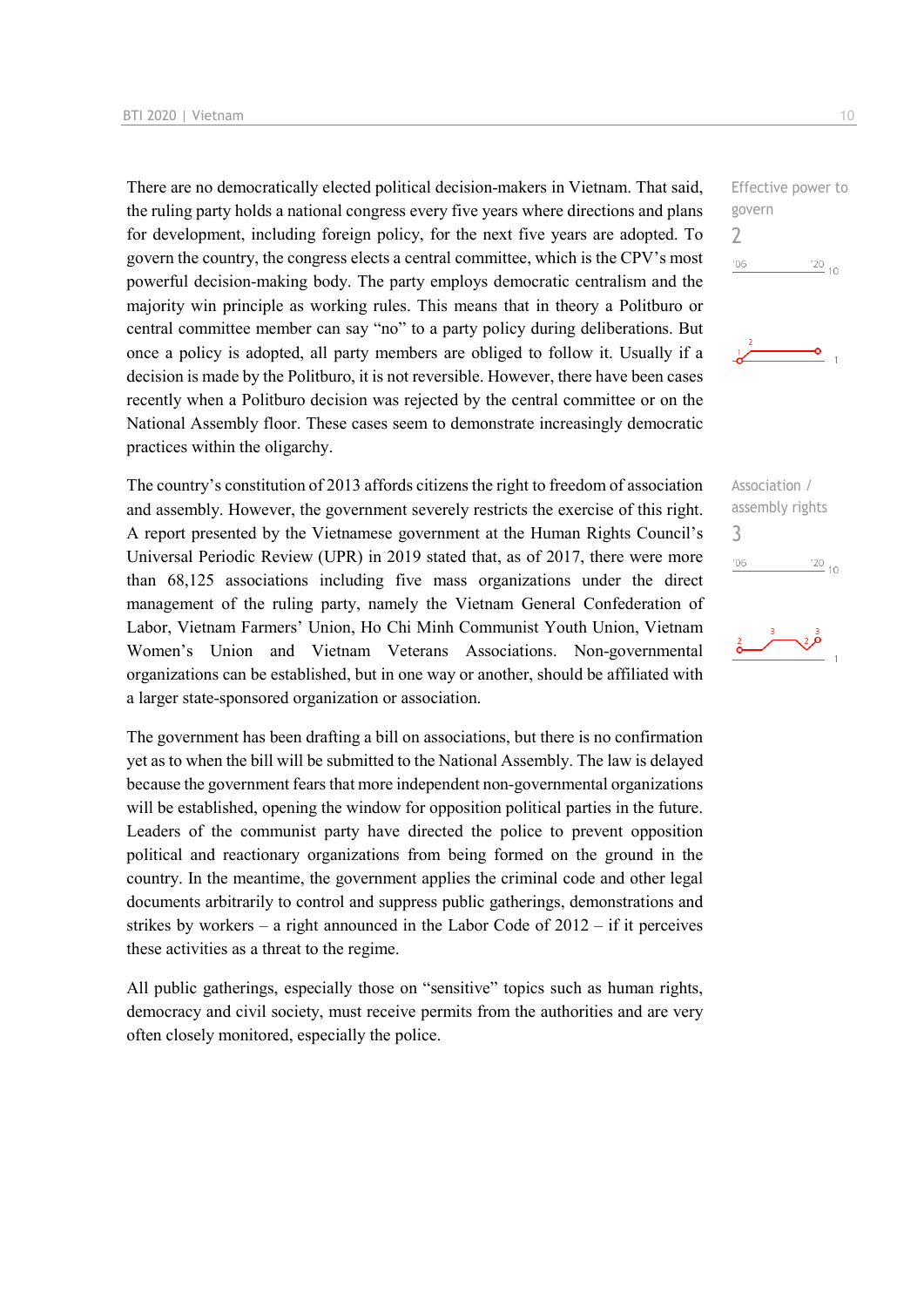Freedom of expression is protected by the constitution of 2013, the Press Law amended in 2016, the Publication Law of 2012 and the Criminal Code of 2015. However, the laws also list as crimes "propagandizing against the state," "conducting propaganda to slander the people's government; conducting psychological warfare and spreading rumors; creating, storing and disseminating cultural products with antisocialist government contents," "taking advantage of democratic freedoms and rights to violate the interests of the state and social organizations," "slandering and questioning the legitimacy of the people's government," and so on. The government often uses these vaguely defined crimes to restrict freedom of expression.

According to international human rights organizations and the U.S. Department of State, hundreds of bloggers and activists have been arrested and imprisoned. Wellknown activists are kept under constant surveillance and prevented from leaving their houses for meetings or protests. The most recent notorious suppression of the freedom of expression is the party's disciplining of Chu Hao, a former senior government official and party member, with the charge of "making statements in contradiction with the views and policies of the party and the state." Hao, also director of Tri Thuc Publishing House, was disciplined and expelled from the CPV for allegedly making speeches and publishing books and articles contradicting the party's lines and policies. More than 200 former party members and 81 international academics signed an open letter to the CPV protesting these actions.

Freedom of expression is in greater danger since the National Assembly adopted a law on cybersecurity in June 2018. The law went into force on January 1, 2019. The internet has been a public space for citizens to express their political views in a country where no independent media is allowed. Internet users in Vietnam are now more cautious in posting their expressions online than before for fear of being charged against one of the crimes listed above.

#### **3 | Rule of Law**

The separation of three branches of power – executive, legislature, and judiciary – is constitutionally established, but actual power rests with what is dubbed as "four pillars," meaning four powerful persons – the CPV General Secretary, the state president, the prime minister and the chair of the National Assembly. Recently, the first two positions were combined and vested in one person after the sudden death of the president in September 2018.

The current central committee has 180 official and 20 alternate members who elect the Politburo and the Secretariat. Since there is only one ruling party in the country, the party chief, the General Secretary, elected by the central committee and a Politburo member, is technically considered the most powerful man. The state president, the prime minister and the chair of the National Assembly are also members of the Politburo. All directors of government ministries, ministerial

 $\gamma$  $'06$  $\frac{20}{10}$ 

expression



Separation of powers  $\overline{\phantom{a}}$  $^{\prime}06$  $\frac{20}{10}$ 

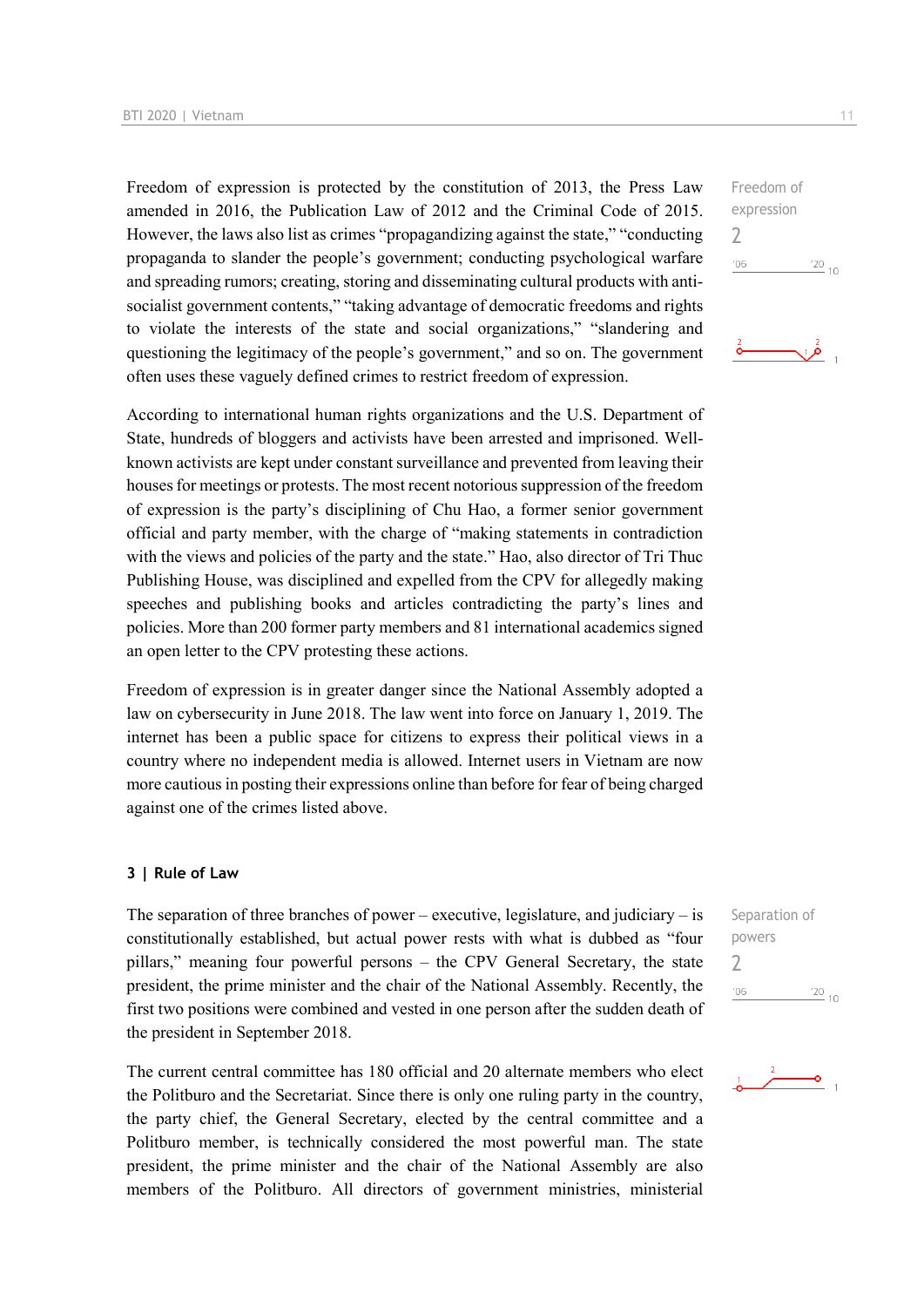agencies and provincial party committees are members of the central committee. This power distribution aims to ensure effective and consistent party leadership at the central and local level.

In the three branches and at all levels of government there are party committees, the function of which is to oversee routine operations and control important matters including, for example, personnel and organizational structure. Heads in the executive branch are the chairs of their respective party committees, such that a minister is also the chief secretary of the ministry's party committee.

The current National Assembly has 496 members, of which 475 are party members and 21 not party members. All the members of the Politburo and Central Committee of the CPV are also in the National Assembly. Party domination means the National Assembly is known as a rubber-stamp for the party, even though in recent decades, the National Assembly has rejected projects that were endorsed by the Politburo.

The judiciary in Vietnam is institutionally differentiated but under full control of the CPV. Chief justices and judges are party members and bound to the decisions made by organizational party committees. If they are high up in the hierarchy, they are approved by the CPV-controlled National Assembly and appointed by the state president. Low-level judges must be selected, nominated and verified by the party committees where they are employed.

The judiciary has no function or power to interpret or review laws. During amendment of the constitution in 2013, there were proposals and recommendations to establish a constitutional court in response to the fact that quite a few laws and legal documents were unconstitutional. However, the idea was not accepted. Hence, the only function of the judiciary is to apply laws.

Office abuse is common. One example is the arbitrary appointment of party members to public office. Though a merit-based system is in place as a pretext, approval by party committees at the same or a higher level is required. Moreover, personal relationships, bribes and family connections (nhất quan hệ, nhì tiền tệ, thứ ba hậu duệ) are significant. The state-controlled media has exposed quite a few scandals over the past several years, in which relatives or children of incumbents or retiring senior leaders or unqualified persons were elevated to senior positions.

Corruption often takes the form of office abuse for personal gain, causing significant losses and damages to state property and assets. Since being elected as CPV General Secretary and Chair of the Central Anti-Corruption Steering Committee in 2012, Nguyen Phu Trong who is also the state president, has intensified the fight against corruption. The committee created a list of grand corruption cases. Under Trong's stewardship, a dozen incumbent and retired senior government and party officials, including a Politburo member and two members of the Central Committee, have been disciplined and imprisoned. Most recently, on February 23, 2019, two former

Independent judiciary  $\overline{\phantom{0}}$  $\frac{20}{10}$  $106$ 



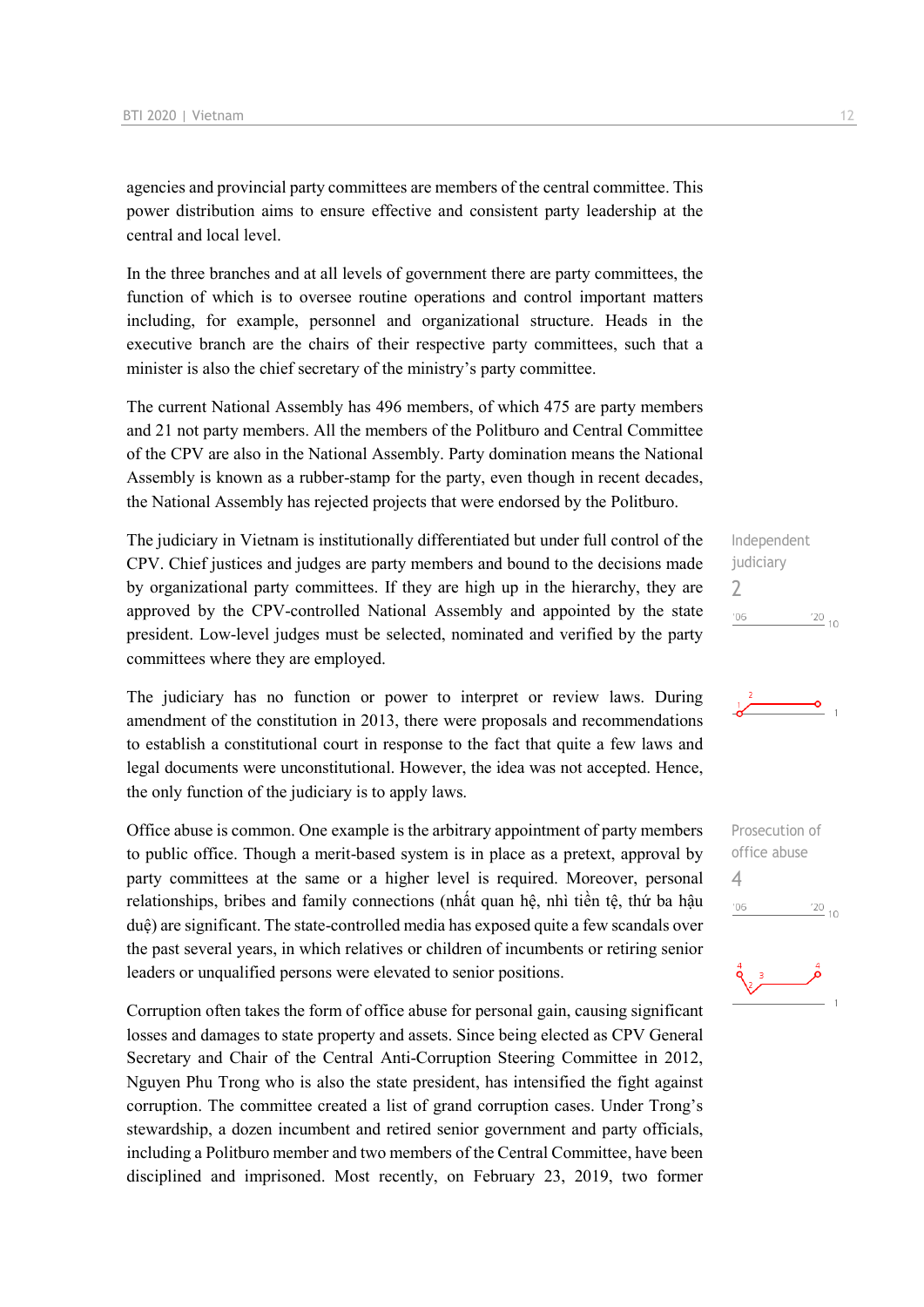ministers of information and communication were arrested for allegedly abusing their power and causing the loss of trillions of Vietnamese dong in the sale of a stateowned mobile phone company to a private-run corporation.

The prosecution of office abuse cases has increased with the anti-corruption campaign, but is constrained by the party-controlled mechanism which prevents "big fishes" from being arrested and disciplined. This is because the ruling party sits "above the law," as is stipulated in the constitution. Thus, high-ranking party members who abuse their office are first subjected to party discipline procedures before being tried in court. The Central Commission for Inspection of the CPV is in charge of the party procedures. The commission's statements on its findings relating to "wrong-doing" – a nuanced term for corruption – committed by office holders are irreversible and often are taken as directions for judicial procedures. The party controls the legal process by selecting and limiting the scope of cases. Doing this eases public outrage regarding corruption, while saving the regime's face.

According to the constitution of 2013, human rights are the same as citizens' rights and not differentiated from citizens' duties and responsibilities, as stated by law. Citizens are therefore bound to their duties to the state and society. Furthermore, citizens' enjoyment of their rights is subject to "national defense, national security, social order and security, social morality and community well-being." The CPV and its security machinery often adopt these concepts as a pretext to silence voices or suppress activities considered to pose a threat to the power and legitimacy of the party and the survival of the regime.

For instance, the law restricts freedom of the press and fines journalists, newspapers and online media outlets VND20 million to VND30 million for writing and publishing information deemed harmful to national interests, and up to VND50 million for information considered to distort history and the achievements of the socialist revolution.

Violations of civil rights are frequent and include harassment, torture and cruel treatment, arbitrary arrest and detention, denial of fair public trials, infringement on privacy and censoring the correspondence of activists and members of certain religious groups. The recent adoption of the law on cybersecurity allows the authorities to monitor freedom of speech on social media. There have been concerns over abuse of this law to suppress online activism and statements that contradict party policies.

Civil rights 4 $^{\prime}06$  $\frac{20}{10}$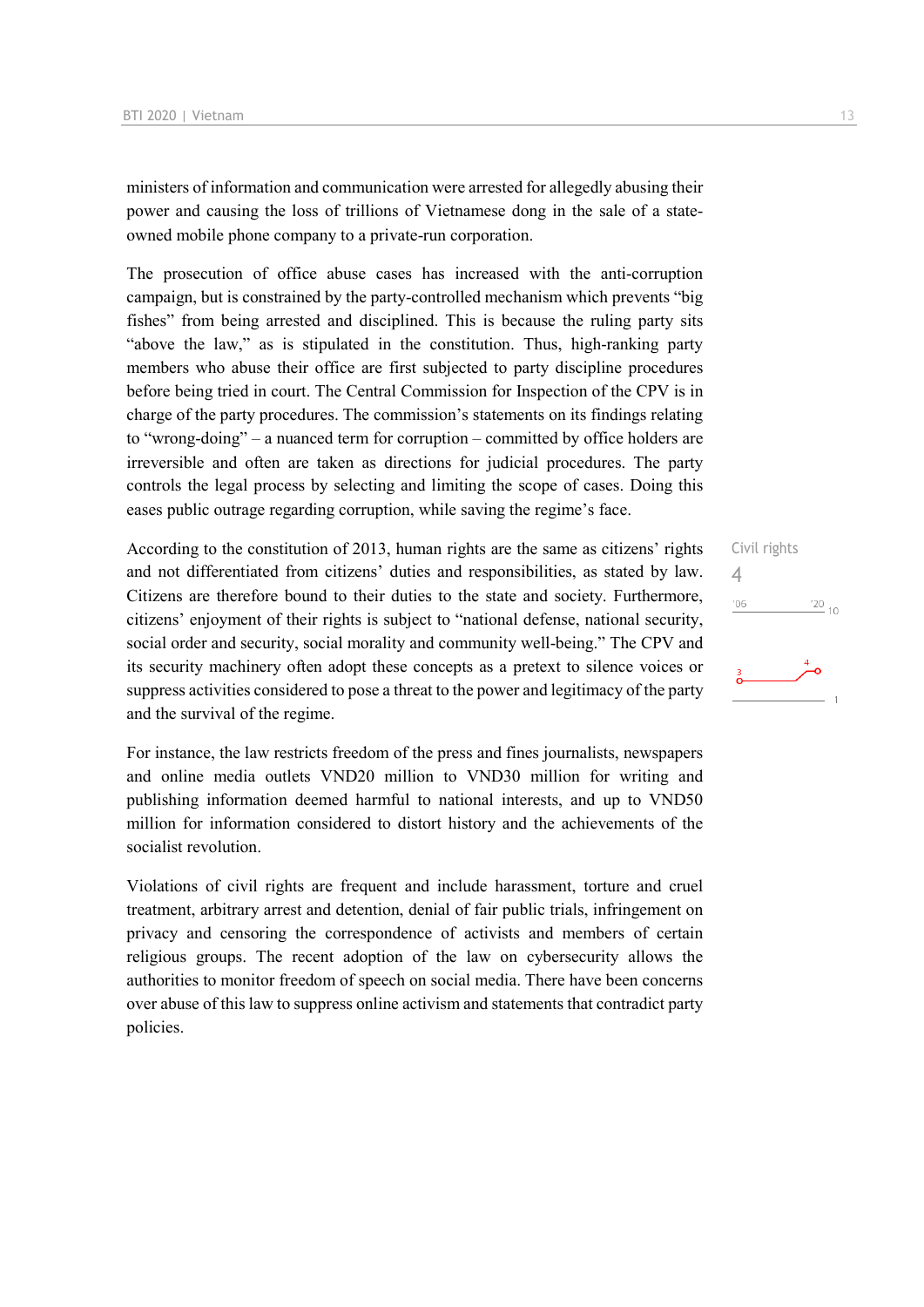#### **4 | Stability of Democratic Institutions**

All political institutions in Vietnam are strictly controlled and "placed under the leadership of the party." The National Assembly, the state's lawmaking body, has nearly 500 members, but over 90% of them are party members who are bound to party rules and orders. The National Assembly in recent years has reformed its operations such that it holds live, televised questions and answers sessions and votes of confidence on elected positions, including the president, prime minister and chair of the National Assembly. However, these platforms must be first approved by the CPV Politburo. Beyond this, the National Assembly aims to exert moral pressure on the government ministers by "showing and shaming," rather than requiring ministers to step down. Furthermore, the scope of democratic deliberations is limited by the CPV Politburo. In 2018, the National Assembly set a "democratic example," when the draft law on special economic zones was not passed and returned to the government for further improvement. This would not have happened if the CPV Politburo had not given the legislature the "green light."

Public opinion polls and value surveys such as the Asian Barometer Survey and World Values Survey seem to suggest that there is (a) strong support for democracy in general, (b) high satisfaction with the working of democracy and (c) fairly high trust in political institutions. Obviously, the fact that most citizens seem to be fairly satisfied with how democracy functions in their autocratic political regime raises questions as to the validity of these findings and how people understand democracy in Vietnam.

However, the authoritarian regime and its political institutions seem to enjoy solid support. At the same time, there is an independent civil society, nascent but functional, which quite often has views contradictory to the state. Moreover, there is dissent within the CPV. The party calls this challenge "self-evolution and selftransformation" (tự diễn biến, tự chuyển hóa) among particularly senior party and government officials. In recent years, the CPV employed the vague concept of "combat-ability" (sức chiến đấu của đảng) as a tactic to purge outspoken party officials who supported a regime change and called for the removal of the party's monopoly on power.

Performance of democratic institutions 1  $106$  $\frac{20}{10}$  $\Omega$  1

Commitment to democratic institutions  $\overline{\phantom{0}}$  $\frac{20}{10}$  $06'$ 

-o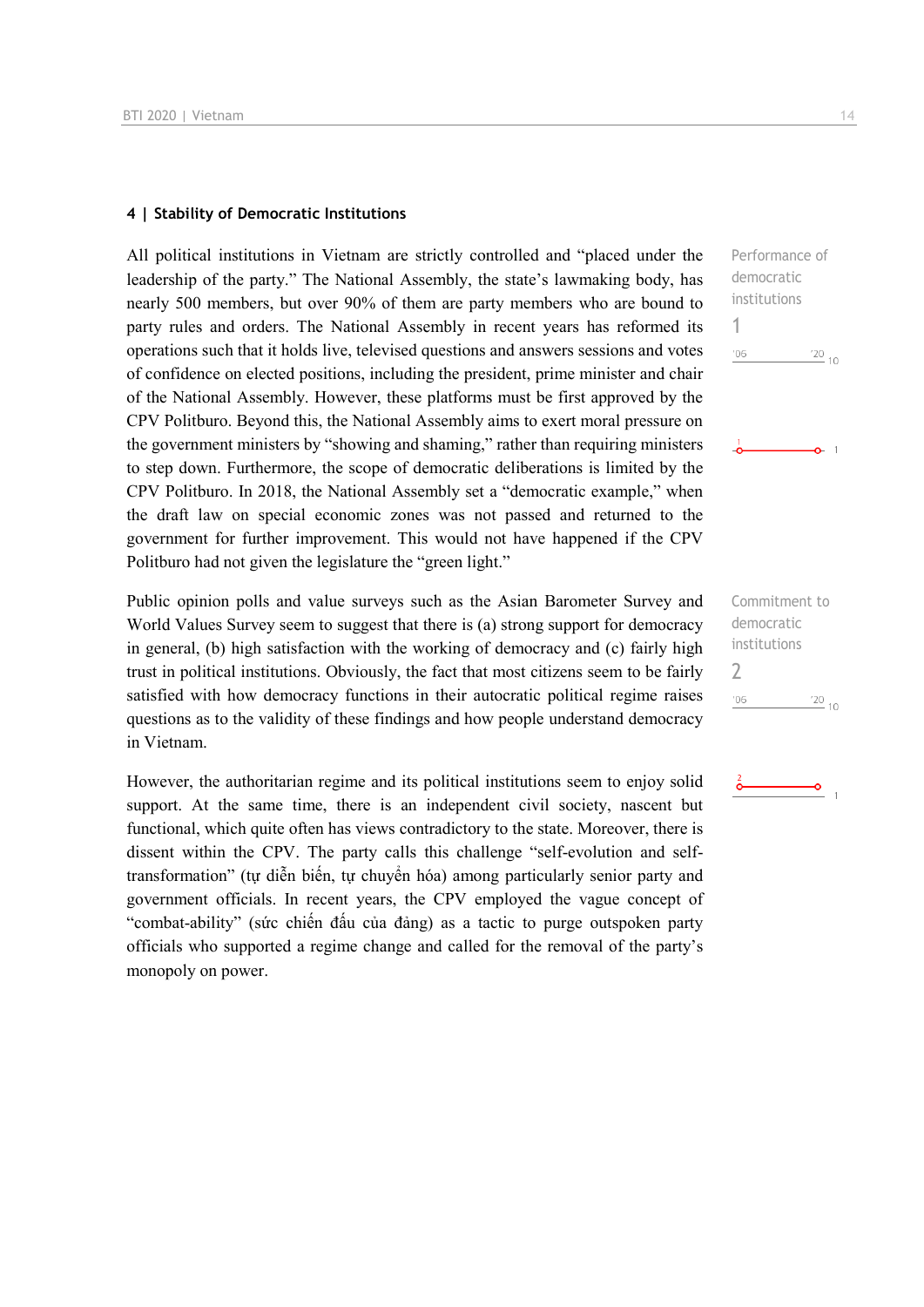#### **5 | Political and Social Integration**

Vietnam is a single-party system ruled by the Communist Party of Vietnam (CPV). The CPV's mass engagement and success in the country's national liberation from foreign occupation has enabled the party to become deeply rooted in the society. The CPV is cited in the constitution as the only political force that can lead the country. It has been able to stay in power and keep society stable. The CPV does not allow the establishment of any opposition political party that might challenge its grip on power. It has undertaken controlled political reforms in response to public demands, demonstrating its adaptability to changing situations and the durability of one of the most resilient communist governments in the world.

In Vietnam, there is a diversity of government-sponsored associations representing different social interests. These include the Vietnam Fatherland Front, the Vietnam Women's Union, the Vietnam General Confederation of Labor, the Vietnam Farmers' Union, the Ho Chi Minh Communist Youth Union and the Vietnam Veterans Association. These organizations serve the party's social and political purposes. There are also professional organizations such as the Vietnam Lawyers' Association and Vietnam Bar Federation, the Vietnam Union of Science and Technology Associations (VUSTA), the Vietnam Union of Literature and Arts Associations and so on, which are also influenced by the CPV. Usually chambers of commerce, since they represent the interests of business communities, are independent from the government. However, the Vietnam Chamber of Commerce and Industry (VCCI) is a government agency managed by a party committee.

In addition to the "big name" organizations above, there are thousands of small, private groups and associations established with the government's permission of the government, though they often are affiliates of one of the major organizations named above. Most of these are financially autonomous and their operations merely benefit their members. In Vietnam, there are informal associations that are groups of people from the same town, school class and so on. These organizations, though not formally established, enhance and maintain social cohesion and to some extent contribute to social resilience, rather than posing a threat to the regime.

Various international, cross-regional survey projects collect data on public opinion in Vietnam. In addition, there are local surveys that aim to measure support for and levels of satisfaction with administrative and political institutions at the subnational level. The latter are carried out with the involvement of international consultants. Hence, they are fairly independent and objective. Local authorities often examine these surveys to direct reforms in local governance. Some government institutions occasionally conduct public surveys with limited scope. Regional projects such as the Asian Barometer Survey indicate that a very large majority of the respondents (more than 80%) approve of and prefer democracy; the same surveys, however, show that





| Approval of |            |  |
|-------------|------------|--|
| democracy   |            |  |
| n/a         |            |  |
| '06         | $^{20}$ 10 |  |
|             |            |  |

 $\frac{1}{n/a}$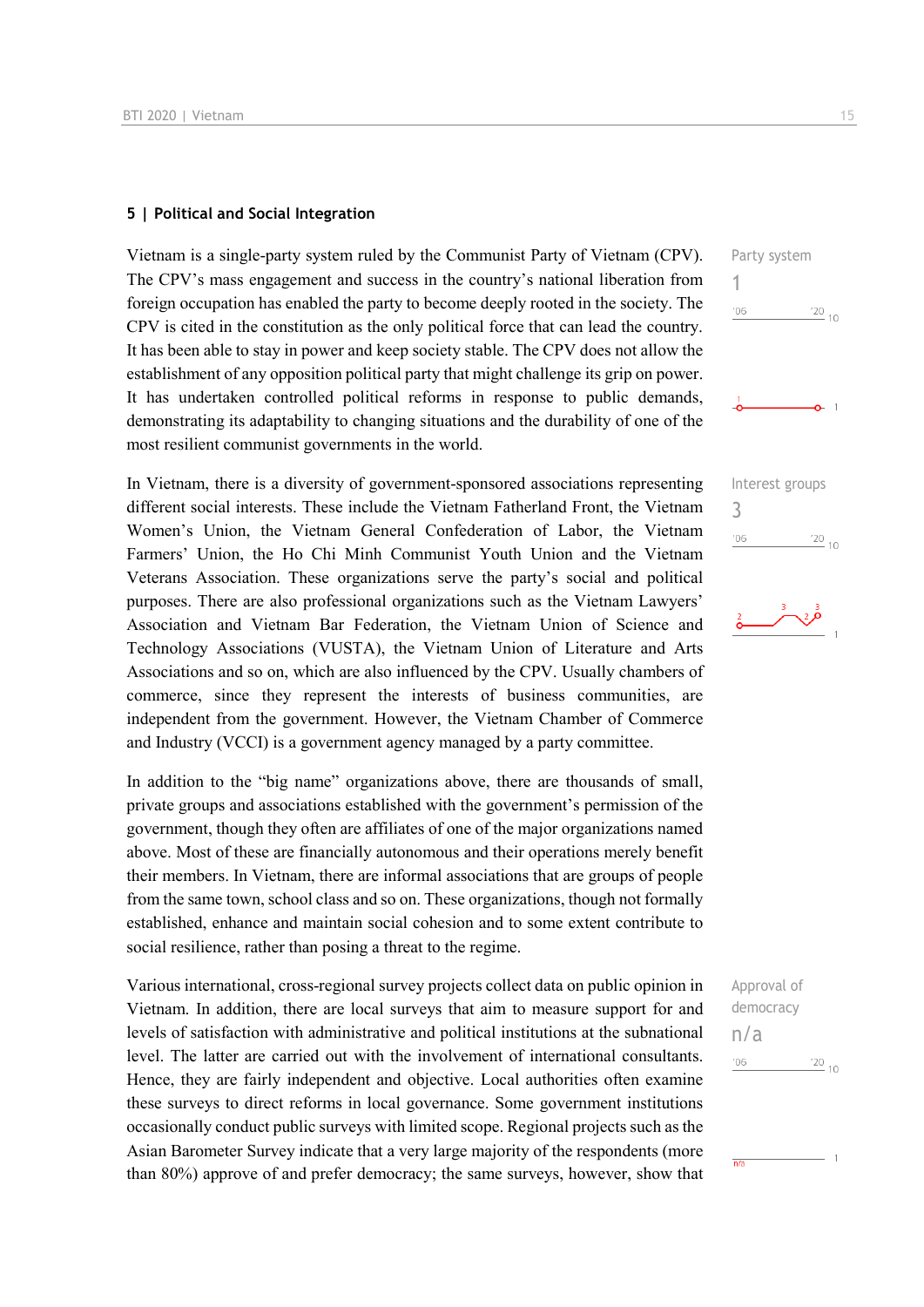respondents are satisfied with how the "democratic" system in their country works, raising questions about the cross-cultural applicability of survey questions and the concept validity of such measures.

Measuring social capital in Vietnam is difficult. There are few if any valid measures and reliable data is rare. Different opinion polls seem to suggest there are fairly low levels of trust among the population. At the same time, the mechanisms and structures of self-help and mutual support are fairly solid; for example, the culture of village life is also a source of social capital that strengthens the cohesion and maintains the stability of a society. Unofficial cohort-based organizations help to enhance and maintain social cohesion and contribute to social resilience, instead of posing a threat to the regime.

## II. Economic Transformation

#### **6 | Level of Socioeconomic Development**

The Đổi Mới (renewal) policy brought remarkable progress to all aspects of economic and social life in Vietnam over the past three decades. The most significant achievements were in the reduction of poverty and hunger alleviation. The share of the population living on less than \$2 a day was brought down to 13.5% in 2014, which is lower than the Philippines but higher than Indonesia. Over the years, the government has repeatedly raised official poverty levels which effectively lowered the percentage of those living in poverty while also raising the bar on living standards. Vietnam was hailed by the United Nations as one of a few developing countries that successfully fulfilled its commitments to achieve the targets set for the eight millennium development goals (MDGs), of which poverty reduction was its most impressive achievement. Life expectancy has progressively increased over the years and is higher than many other countries in the region. The country also had the highest literacy rate in the region in 2017.

Vietnam's level of socioeconomic development reflects its level of national income. By 2015, Vietnam was ranked as a lower-middle income country. Consequently, many bilateral and multilateral development aid programs were terminated. By the end of 2018, Vietnam had 14 U.S. dollar billionaires and was among the countries with the fastest growth of super-wealthy people. Vietnam's inequality-adjusted HDI indicators in 2017 show that the country has less social inequality than its neighbors.

There are large gaps between and among social groups in terms reaping the benefits of the economic progress spurred by Đổi Mới. The poverty rate in mountainous regions and among distant ethnic minorities remains higher than among their counterparts in urban areas, almost 58% or nearly 10 times higher than poverty

#### **Ouestion** Score

## Socioeconomic barriers 5 $\frac{20}{10}$  $n6$

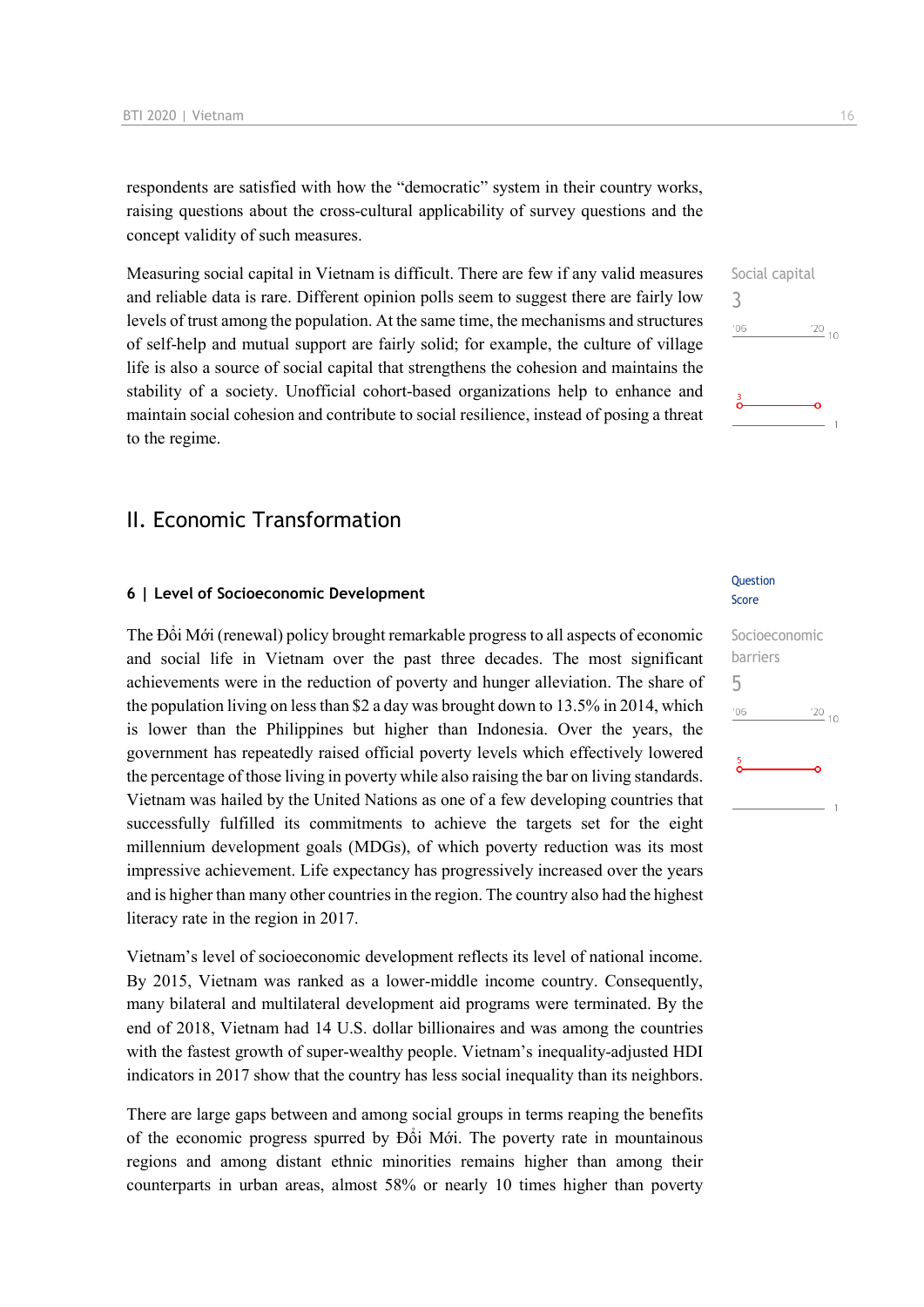among the Kinh (the majority ethnic group). The rich-poor gap continues to increase and become more defined. Mortality rates for children less than a year of age among ethnic minorities is four times higher than it is among Kinh children. The rate of malnutrition in the former group is the same as it was 10 years ago, despite a tripling in the number of millionaires in the last decade.

As Vietnam becomes more urbanized, the flow of people migrating from rural to urban areas has increased. One problem that these migrants face is that their residential status sometimes impedes them from finding employment. There have been suggestions to remove the household registration system (hộ khẩu) in order to enable freer movement of citizens, but nothing has been undertaken yet.

| <b>Economic indicators</b> |          | 2015     | 2016          | 2017                     | 2018     |
|----------------------------|----------|----------|---------------|--------------------------|----------|
| <b>GDP</b>                 | \$M      | 193241.1 | 205276.2      | 223779.9                 | 244948.4 |
| GDP growth                 | $\%$     | 6.7      | 6.2           | 6.8                      | 7.1      |
| Inflation (CPI)            | $\%$     | 0.9      | 3.2           | 3.5                      | 3.5      |
| Unemployment               | $\%$     | 1.9      | 1.9           | 1.9                      | 1.9      |
| Foreign direct investment  | % of GDP | 6.1      | 6.1           | 6.3                      | 6.3      |
| Export growth              | $\%$     | 12.6     | 13.9          | 16.7                     | 14.3     |
| Import growth              | $\%$     | 18.1     | 15.3          | 17.5                     | 12.8     |
| Current account balance    | S M      | 906.0    | 8235.0        | 5207.0                   | 5898.6   |
| Public debt                | % of GDP | 57.1     | 59.7          | 58.2                     | 55.6     |
| External debt              | S M      | 77828.6  | 85662.6       | 104090.5                 | 108096.3 |
| Total debt service         | \$M      | 6630.3   | 7333.4        | 13556.0                  | 18432.3  |
| Net lending/borrowing      | % of GDP |          | $\frac{1}{2}$ |                          |          |
| Tax revenue                | % of GDP |          |               |                          |          |
| Government consumption     | % of GDP | 6.3      | 6.5           | 6.5                      | 6.3      |
| Public education spending  | % of GDP | ä,       | 4.3           | $\blacksquare$           |          |
| Public health spending     | % of GDP | 2.4      | 2.7           | $\overline{\phantom{a}}$ |          |
| R&D expenditure            | % of GDP | 0.4      |               | 0.5                      |          |
| Military expenditure       | % of GDP | 2.4      | 2.4           | 2.3                      | 2.3      |

Sources (as of December 2019): The World Bank, World Development Indicators | International Monetary Fund (IMF), World Economic Outlook | Stockholm International Peace Research Institute (SIPRI), Military Expenditure Database.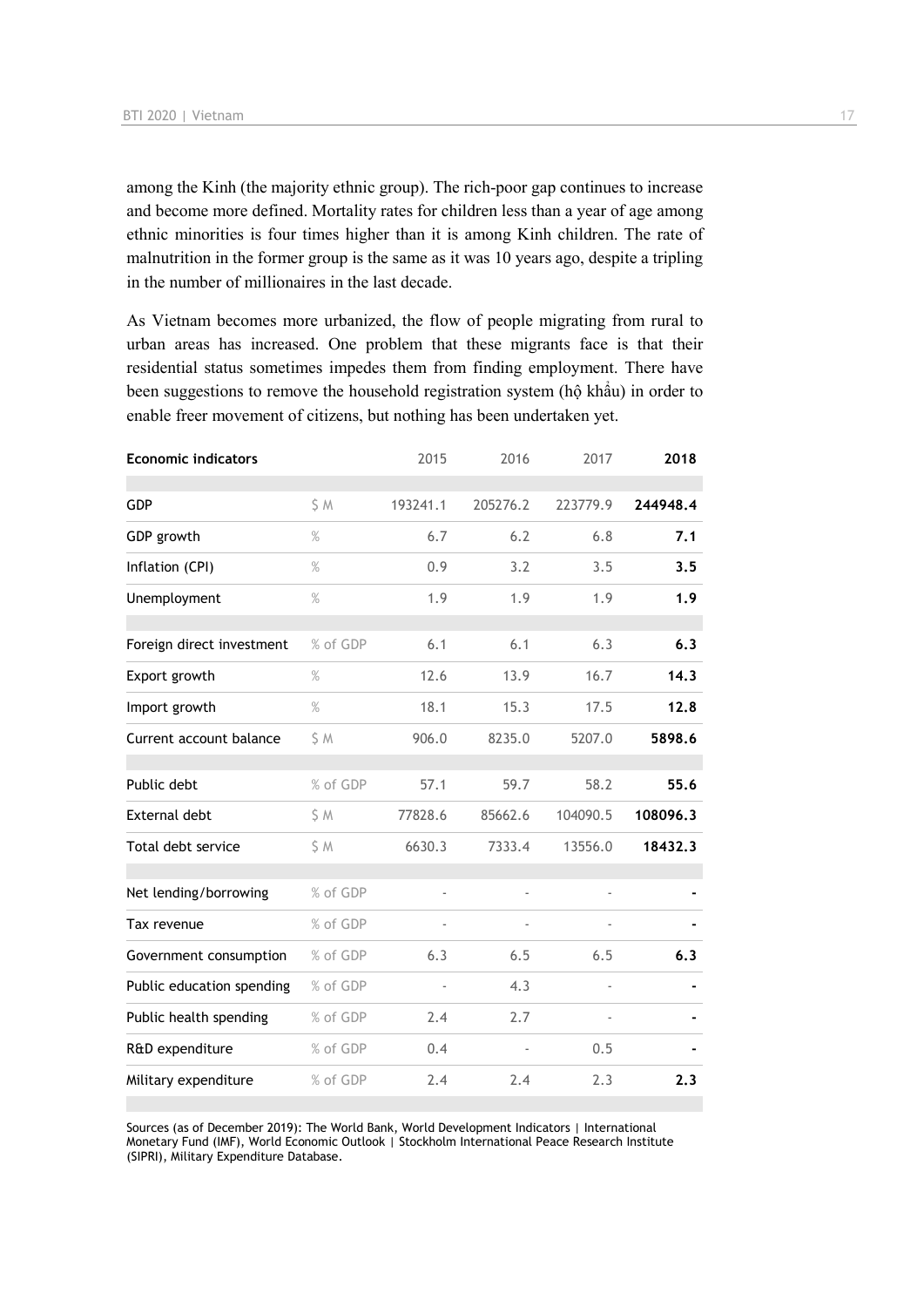#### **7 | Organization of the Market and Competition**

Vietnam has a market-rules-based and socialist-oriented economy. The contradiction between market rules and socialist ideology constrains the country's economic competitiveness but serves the CPV's political purposes.

Vietnam joined the World Trade Organization (WTO) in 2007 and is one of 11 signatories of the Comprehensive and Progressive Trans-Pacific Partnership (CPTPP), which is a second version of the Trans-Pacific Partnership that does not include the United States. Significant barriers to a full market economy remain in pricing, currency management, certain important markets and non-state forms of ownership.

Vietnam ranked 104 out of 190 countries in the World Bank's starting a business category in 2019. It takes eight procedures, 17 days and costs 5.9 % of GNI per capita to start a business. The current government has requested that its ministries to simplify the process and cut administrative procedures to facilitate business operations. In 2017 to 2018, the Ministry of Industry and Trade removed 675 out of 1,215 (55.5%) business requirements for 27 sectors and industries under its management. The Ministry of Labor, War Invalids and Social Affairs invalidated 60 (56.07%) business requirements in the vocational education sector. It also plans to simplify or do away with 78 other administrative procedures in 2019 to 2020, aiding businesses operating in areas under the ministry's oversight.

According to the 2012 Law on Prices and Decree 146 (November 2016), Vietnam maintains price controls on important commodities, such as gasoline, electricity, liquid petroleum gas, certain transportation fares and veterinarian services. Prices for cement, construction steel, coal, sugar, rice, newsprint paper, textbooks, milk and nutritional powders for children under six, animal feed and medicines are not controlled, but producers are required to report what the prices are. For most of these commodities and services, the market is dominated or monopolized by state-owned firms. Price controls ostensibly serve national interests (such as keeping inflation low) or social functions (such as guaranteeing the poor a certain level of consumption).

Even though the government frequently claims that all enterprises are equal regardless of ownership, in reality the state-owned sector is heavily favored. The CPV continues to adhere to a policy of maintaining this as the driving sector of the economy for reasons of ideology and power. The sector receives far more favorable access to land and credits from the government than the private sector. Even enterprises with foreign investments are treated better by the government than Vietnam's own private enterprises, especially those run by people without political connections. The latter face onerous regulations, hostile government policies and much more powerful competitors in state-owned and enterprises with foreign stakeholders. The larger a SOE is, the more favor it receives from the government. Market organization 4 $\frac{20}{10}$  $-06$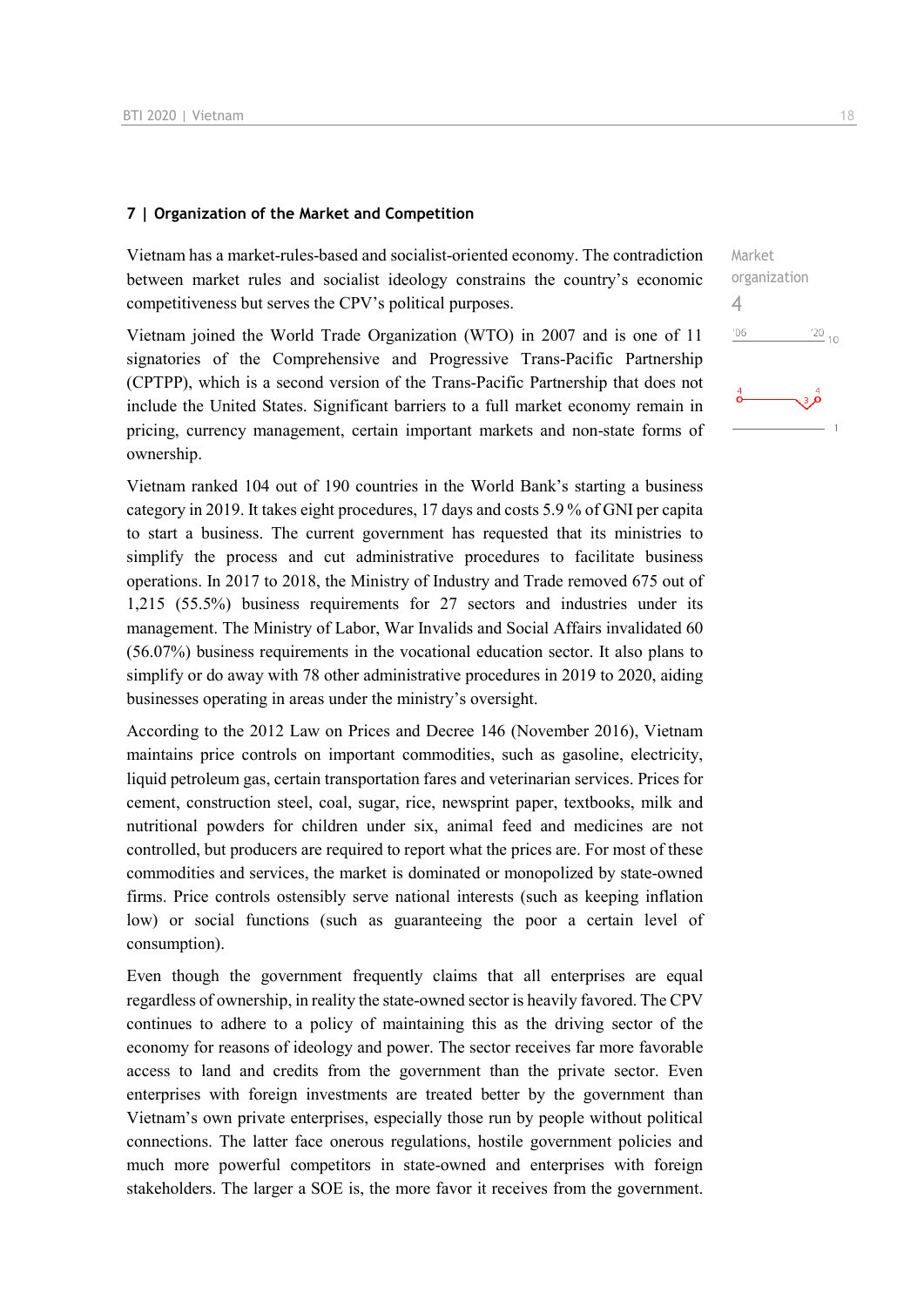The larger a domestic private enterprise is, the more it is exposed to the risk of government investigation and harassment.

The informal sector in Vietnam is large, as expected for the country's level of development. According to World Bank data, there were an estimated 22.5 million smallholder farmers (43%) and 11 million non-agricultural laborers (21%) among 52.6 million people in the labor force in 2014. There were another 7.4 million wageworkers without work contracts (14%). These compared with 11.3 million wageworkers with contracts (22%), of which 1.4 million were employed in stateowned enterprises (2.6%), 2 million in foreign-owned enterprises (3.8%) and 3.9 million in the domestic private sector (7.5%).

In June 2018, Vietnam passed a new Competition Law, replacing the 2004 version of the law. The new Competition Law will come into effect on July 1, 2019. Guidelines for its implementation were being drafted at the time of writing.

The new law will address competition-restraining agreements, market dominance, economic concentration and unfair practices. The new law has an expanded scope that includes both Vietnamese and foreign companies and individuals, in case their actions have or potentially have a competition-restricting impact on Vietnam's domestic market. The law defines that competition-restriction impact as impact that will exclude, reduce or hinder market competition. For the first time, the law provides for the Vietnamese government to have authority over offshore activities, if those have an impact on the domestic market. The law will apply to foreign entities that partake in competition-restricting agreements, economic concentration or other unfair activities, even if they do not have a subsidiary in Vietnam. In addition, public service units, such as hospitals and schools, have been brought under the ambit of the law, which was not the case previously.

Under the new law, the existing Vietnam Competition Authority and the Vietnam Competition Council were merged to form the National Competition Committee (NCC). A Competition Investigation Agency was also established under the NCC. It will be responsible for monitoring and investigating breaches of competition law. The NCC will operate under the Ministry of Industry and Trade, but its chairperson and associate members will be appointed by the prime minister. The new law prohibits certain types of anti-competitive agreements, if the firms are in the same market or if the agreements can impact market competitiveness.

A leniency program has also been introduced in the new law. Consequently, companies that are part of an anti-competitive agreement may be entitled to leniency, if they voluntarily reach out to the government authorities before an investigation is formally opened. This program will only be available to the first three applicants, with the first applicant being eligible for a penalty exemption of 100%, while the second and third will be eligible for a penalty exemption of 60% and 40%, respectively.

Competition policy 6 $\frac{20}{10}$  $^{\prime}06$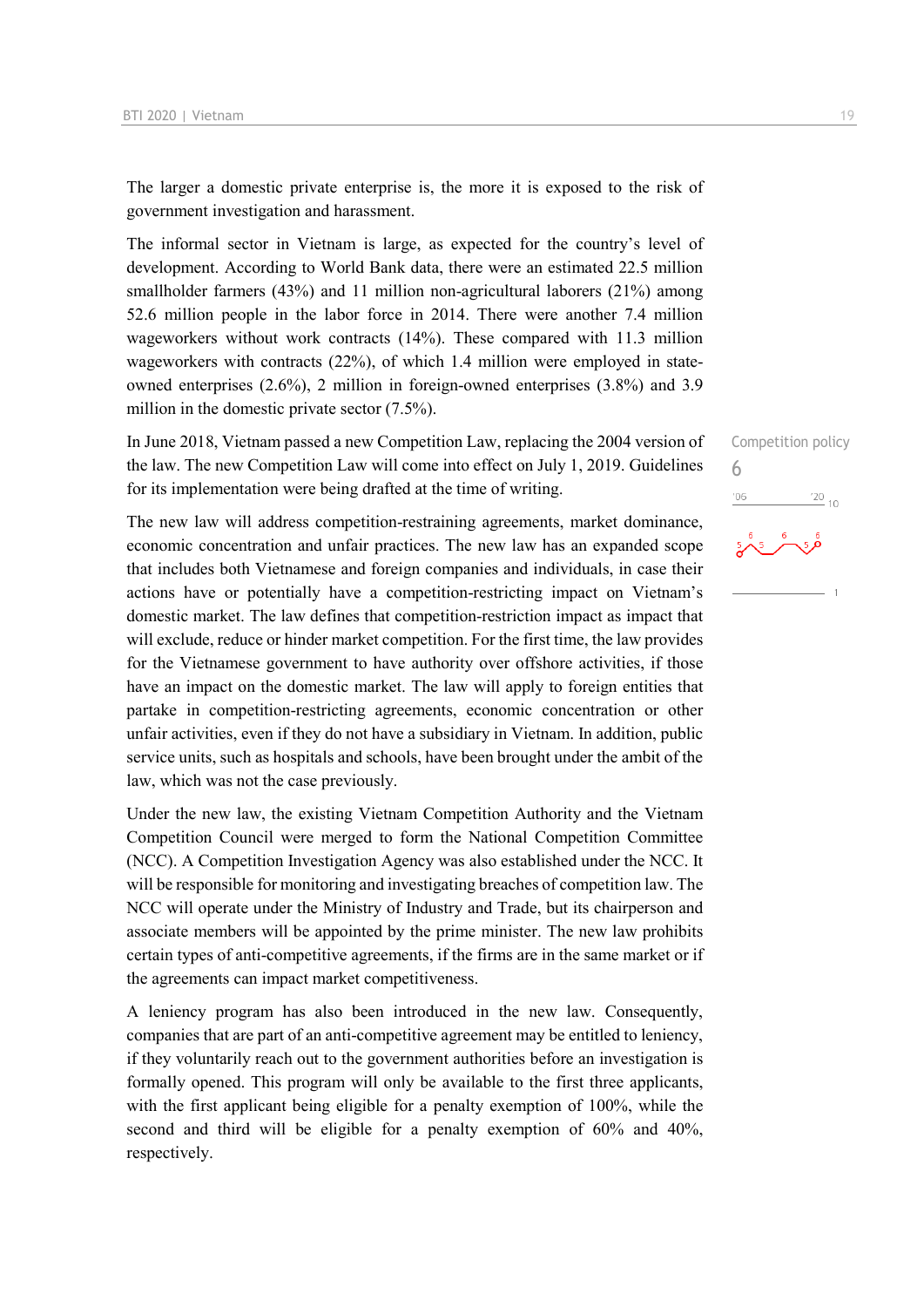Vietnam has made strong commitments to foreign trade in terms of opening its domestic market and promoting exports. The World Bank has reported that the overall tariff rate applied by Vietnam was reduced from 15.29% in 2001 to 3.14% in 2015. However, this rate went down to almost zero after Vietnam's National Assembly ratified the CPTPP at its sixth session on November 12, 2018. In addition to CPTPP, Vietnam's free trade agreement with the EU is pending approval in of the EU parliament. The country participated in negotiations for the Regional Comprehensive Economic Partnership (RCEP), which includes 10 ASEAN member states and Australia, China, India, Japan, the Republic of Korea and New Zealand. Vietnam also signed more than a dozen bilateral trade agreements with major economies, including the United States, China, Japan, Chile and South Korea.

Since its creation in 1990, the banking system in Vietnam has undergone rapid growth. In 2015, five fully or majority state-owned commercial banks accounted for 44% of the industry's assets. These were followed by 33 joint-stock commercial banks (42%), which have a more diversified shareholding structure. The remaining financial institutions were 10 joint ventures and 100% foreign-owned banks or branches (11%). According to regulations, banks must maintain a minimum charter capital of about \$140 million.

As Vietnam's economic growth relies heavily on exports, the country's banking system carries many risks. Structurally, the state still plays the dominant role in the system. The State Bank of Vietnam (SBV) does not function as a central bank in real terms and is apparently not independent.

Risks facing the banking system involve cross-ownership of banks and the overall fragmentation of the system, with more than 100 financial institutions competing in a relatively small economy. Nearly 60% of the joint-stock commercial banks have low charter capital (less than \$150 million). The SOEs are not part of the banking system but they provide evidence of a soft budget constraint that poses a tremendous risk to that system. During the credit and housing boom in the mid-2000s, SOEs took out large loans from state-owned banks not for productive purposes but for real estate speculation. This led to a large amount of non-performing loans when the boom went bust in the late 2000s; SOEs are estimated to account for 60% of those loans. The National Financial Supervision Committee (NFSC), a government body independent from the State Bank of Vietnam, reported that by the end of 2017, the ratio of nonperforming loans stood at 9.5%. As per the NFSC's report, the banking sector settled VND70 trillion (or \$3.08 billion) worth of non-performing loans in 2017. According to the most recent World Bank data (2017), non-performing loans accounted for 2.3% of the GDP.

Following the collapse of several joint-stock banks and criticism for poor performance, the government of Prime Minister Nguyen Tan Dung announced a plan to consolidate small local banks into larger ones. Despite several mergers and acquisitions since, the consolidation process has been slow, in part because of the  $\frac{20}{10}$ 

 $\frac{120}{10}$ 

Liberalization of foreign trade

Banking system

6

 $-06$ 

8

 $06'$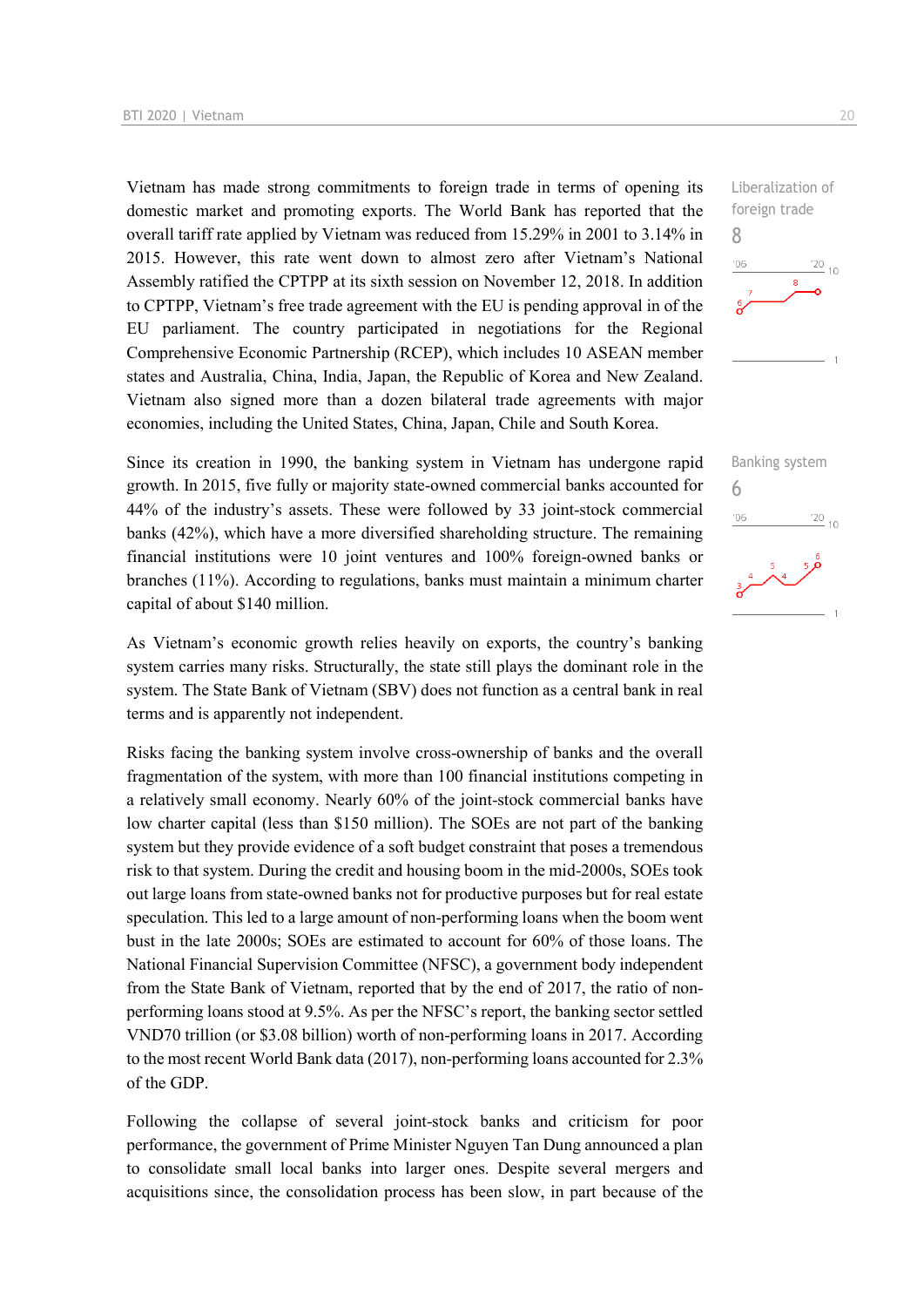difficulty in assessing the amount of non-performing loans. The SBV transferred some bad debts to the state-owned Asset Management Company in 2015. It also announced the list of 10 commercial banks to apply Basel II standards. The government wants these banks to fully comply with those standards by 2018 and the remaining banks in the system to start applying Basel II standards in 2020. Since 2016, the banking system's operations have been deemed to be "healthier" with the SBV functioning like a central bank.

#### **8 | Monetary and fiscal stability**

The State Bank of Vietnam (SBV) has the responsibility "to curb and keep the inflation at a sustained low rate" and "to stabilize the financial market, and foreign exchange market." The SBV is not an independent central bank, but acts like a ministerial agency under the government.

After Vietnam tightened monetary policy in 2008, inflation decreased gradually, to 1.84% in 2014 and to a record low of 0.6% in 2015. In 2016, however, inflation was 4.74%. This was thanks to the government's project restructuring credit funds and organizations in the 2011 to 2015 period.

Vietnam's currency, the dong, is not convertible. Until recently, the SBV pegged the dong against the dollar and allowed it to adjust within a narrow band. The policy was criticized for resulting in an overvalued currency and in greater exposure to the risk of currency shocks due to dollar volatility. The high rates of inflation during 2004 to 2009 forced Vietnam to devalue the dong by nearly 10% in 2011. Since 2012, the SBV has adopted a more flexible foreign exchange rate policy, particularly in 2015 and 2016, when major world economies like the United States were in recovery following the crisis in 2008. This appeared successful in reducing pressures on the currency for the next few years.

After the U.S. Federal Reserve raised interest rates in 2015, Vietnam lost more than \$7 billion in foreign exchange reserve as the government tried to defend the dong. The SBV has coped by raising interest rates, by relaxing control over currency movements and also by pegging the currency against a basket of key foreign currencies instead of just the dollar. Thanks to an improved trade balance, by mid-2016, the amount of foreign exchange reserve recovered to about \$38 billion, equivalent to about 12 weeks of imports.

Since early 2016, the SBV has applied a centralized exchange-rate administration policy. This approach allowed the SBV to publish and adjust the exchange rate on a daily basis, setting the exchange-rate baseline for credit funds and organizations to transact between the dong and the U.S. dollar within the margin of +/- 3%. However, since Vietnam's economic growth is dependent on exports to major markets, implementation of an exchange-rate policy that both supports the economy and maintains the pace of economic growth is always a challenge for the SBV.

Monetary stability 7 $\frac{20}{10}$  $'06$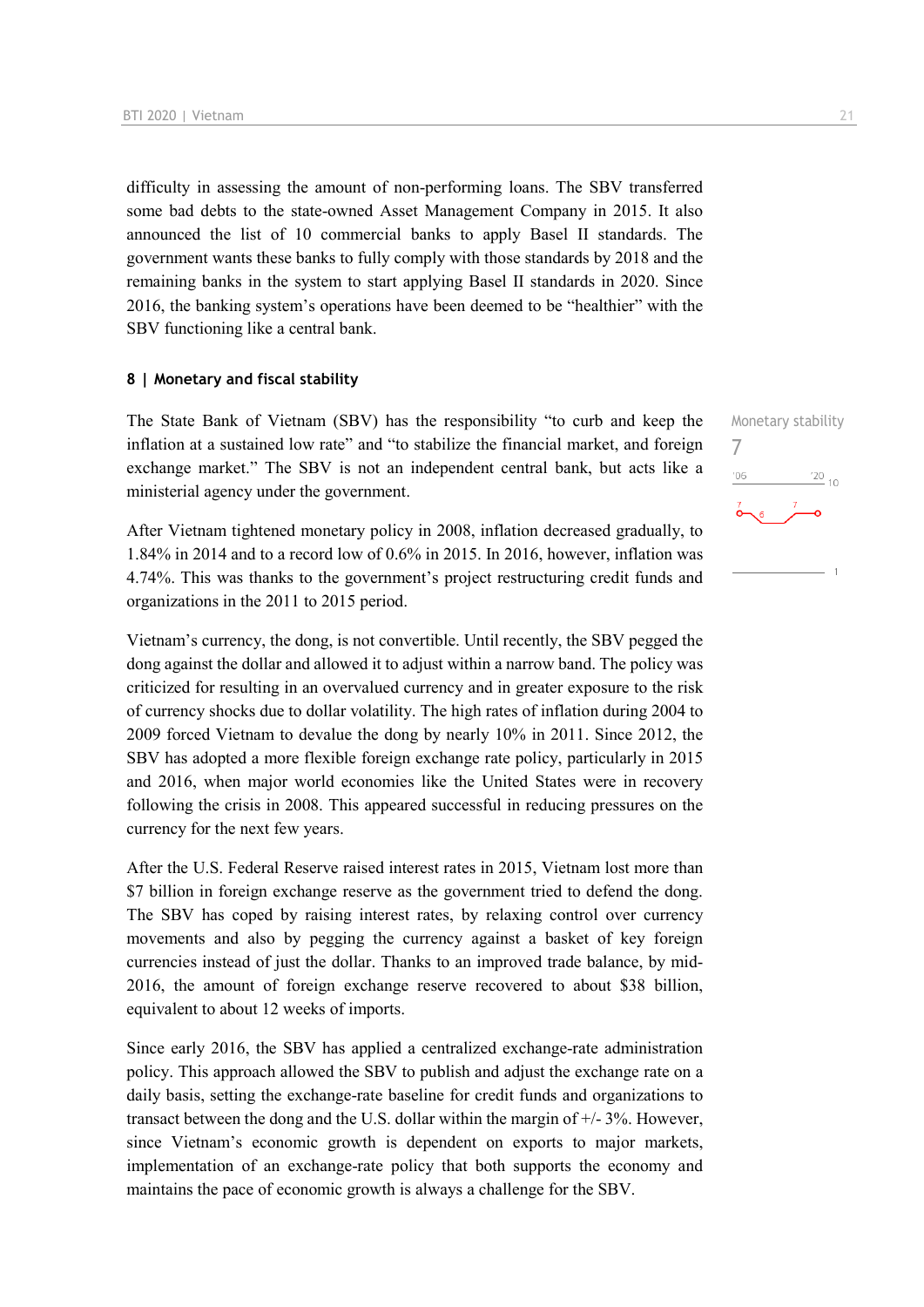Vietnam's economy is currently facing new challenges with a rising debt burden and with the government's failure to reduce the budget deficit. The budget deficit has remained high and persistent at 5% or higher of the GDP since 2000. The government has made numerous efforts over the last decade to rein in spending, including trimming the bureaucracy and cutting back on wasteful investment projects, but these have not been effective. The budget deficit has contributed to inflation and rising debt incurred to finance deficit. The World Bank's estimate of Vietnam's public debt in 2016 was \$117 billion or about 62% of the GDP. Debt service payment has similarly risen rapidly. If 22.4% of Vietnam's annual revenues in 2013 was used to pay debt, the ratio was nearly 30% in 2015. The rising debt service is cutting into government expenditure for development, which declined from an average of 27.7% during 2007 to 2013 to 15.6% in 2015.

From 2016 to the end of 2018, the financial market clearly improved. The amount of money mobilized from public and economic organizations for deposit in the banking system steadily increased. In 2018, for instance, the aggregate assets value of credit funds and organizations went up about 11.5%, as compared to the end of 2017. Facing a high ratio of bad loans in 2015 to 2017, the National Assembly adopted a resolution on handling bad loans in 2017. As a result, by the third quarter of 2017, 30% of bad loans in the network of credit funds and organizations were managed, leading to a slight decrease in bad loans, by 2.4% in 2018 against 2.5% in 2017.

#### **9 | Private Property**

The Vietnamese government has a poor track record in protecting private property. According to the 2013 constitution, land and other resources are publicly owned and state-managed. Individuals, households and businesses are given land use rights but not ownership. The constitution and the 2013 land law allow local governments to requisition land for a variety of purposes related to national security and socioeconomic development. There are widespread complaints of inadequate or delayed compensation, official corruption and a general lack of transparency and due process in the government's confiscation of land and displacement of citizens to make way for infrastructure projects. The law gives considerable decision-making authority over pricing, allocation and reclamation of land to local people's committees and people's councils, which many assert contributes to unfair business practices and corruption.

In 2017, there were numerous reports of clashes between local residents and authorities at land expropriation sites. Disputes over land expropriation caused public grievances. Many villagers, whose land the government had forcibly seized, protested at government offices against failure to address their complaints. Some coercive land seizures resulted in violence and injuries to both state officials and villagers, as happened at Dong Tam Commune (a suburb of Hanoi) and in Thua Thien Hue Province (a central province of Vietnam).



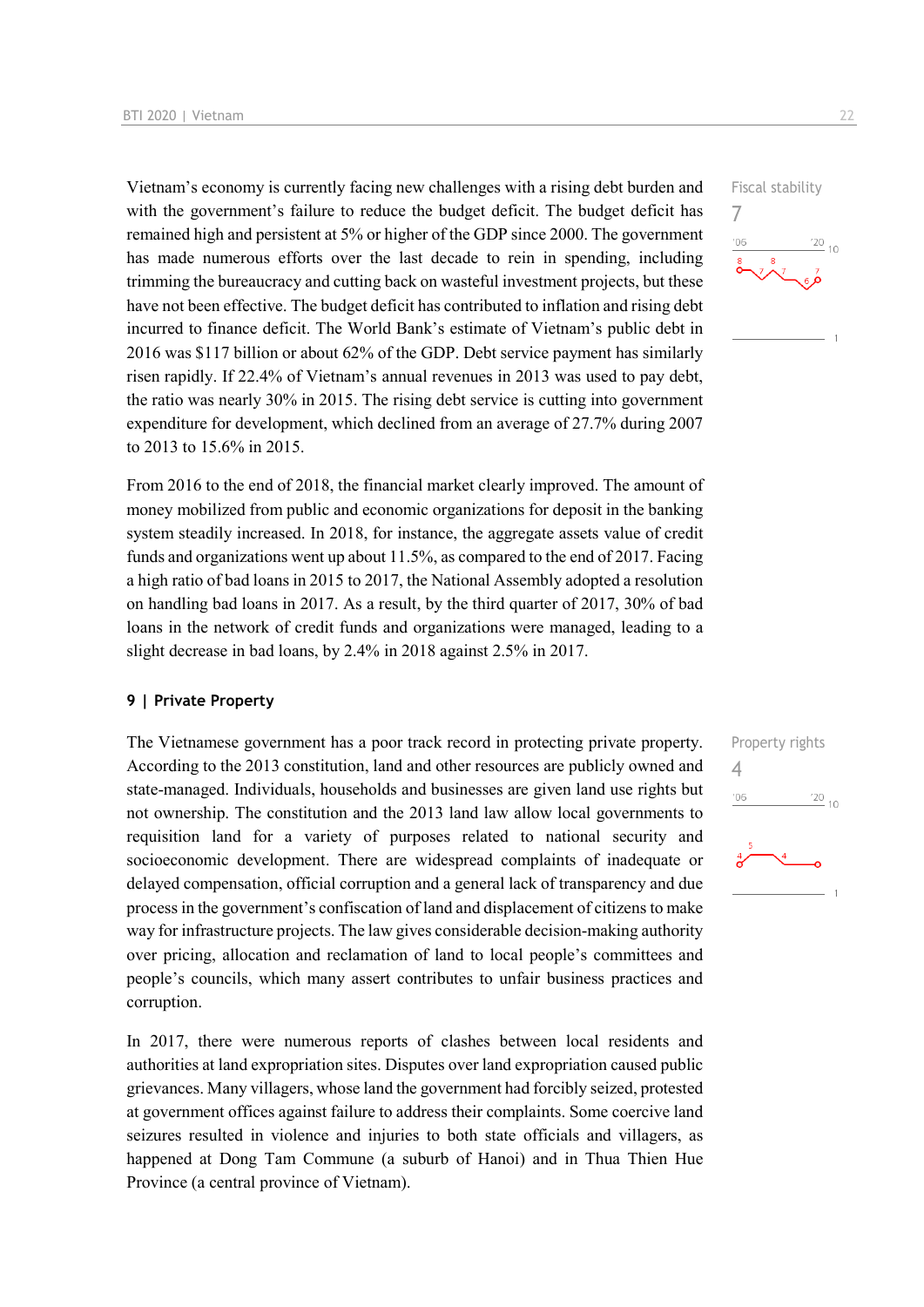At the seventh party congress in 1991, the CPV formally recognized that the "state economy, collective economy and private economy are the foundations of the national economy." Since then, numerous laws have been adopted to create a legal framework for the operation of the private sector. In 1999, the Law on Enterprises was created. It outlines the authority of the state, the rights of investors and businesses and especially the freedom to do business. The law became a catalyst for a surge of newly registered enterprises. However, private enterprises have only enjoyed a fair and equal playing field with their state-owned counterparts when the new law on enterprises was announced in 2005. In 2014, the National Assembly passed a revised version of the 2005 law on enterprises, reiterating the importance of private enterprises to the national economy.

The current government under Nguyen Xuan Phuc has focused significant attention on private enterprises. On several occasions, Phuc called for the promotion of startups and emphasized that his government supported entrepreneurialism. At the end of 2018, there were about 688,000 operating enterprises, of which 126,859 were established in 2017. As of 2017, private enterprises contributed 43.22% to the GDP and 39% of investment capital to the national economy.

Despite their increasingly important role in the economy, private enterprises still face several challenges as a result of the government's policies and laws. Administrative procedures are cumbersome, creating conditions for corruption and bribes. There are also discrepancies between the laws on investment, land, procurement and so on, impeding private enterprises investments and generating an unequal playing field between private and state-owned enterprises.

#### **10 | Welfare Regime**

Vietnam's social welfare system has slowly developed as the market economy continues to evolve. Progress has been made more in poverty reduction and health care than in pension provision. In health care, government spending increased from 1.5% to 2.5% of the GDP from 2000 to 2015 and is now higher than most of its neighbors. Health insurance enrollment increased from 15% to 70% of the population in the same period; 30% of the population remains uninsured. Out of pocket medical expenses can drive many households into poverty. Corruption is pervasive in the system, with 22% of recently surveyed respondents reporting having paid a bribe at a health facility last year.

Vietnam has a pension system that pays pension either to workers in the formal sector or to people of old age for their past contributions to the revolution, but that covers only 20% of the workforce. Public spending on pensions is below the global average, but social contribution to pensions by employees and employers is high as a percentage of total spending, ranking only below China and Malaysia in East Asia. Social pension covers 1.3% for those aged 60 to 79 and 79% of those at 80 or above.



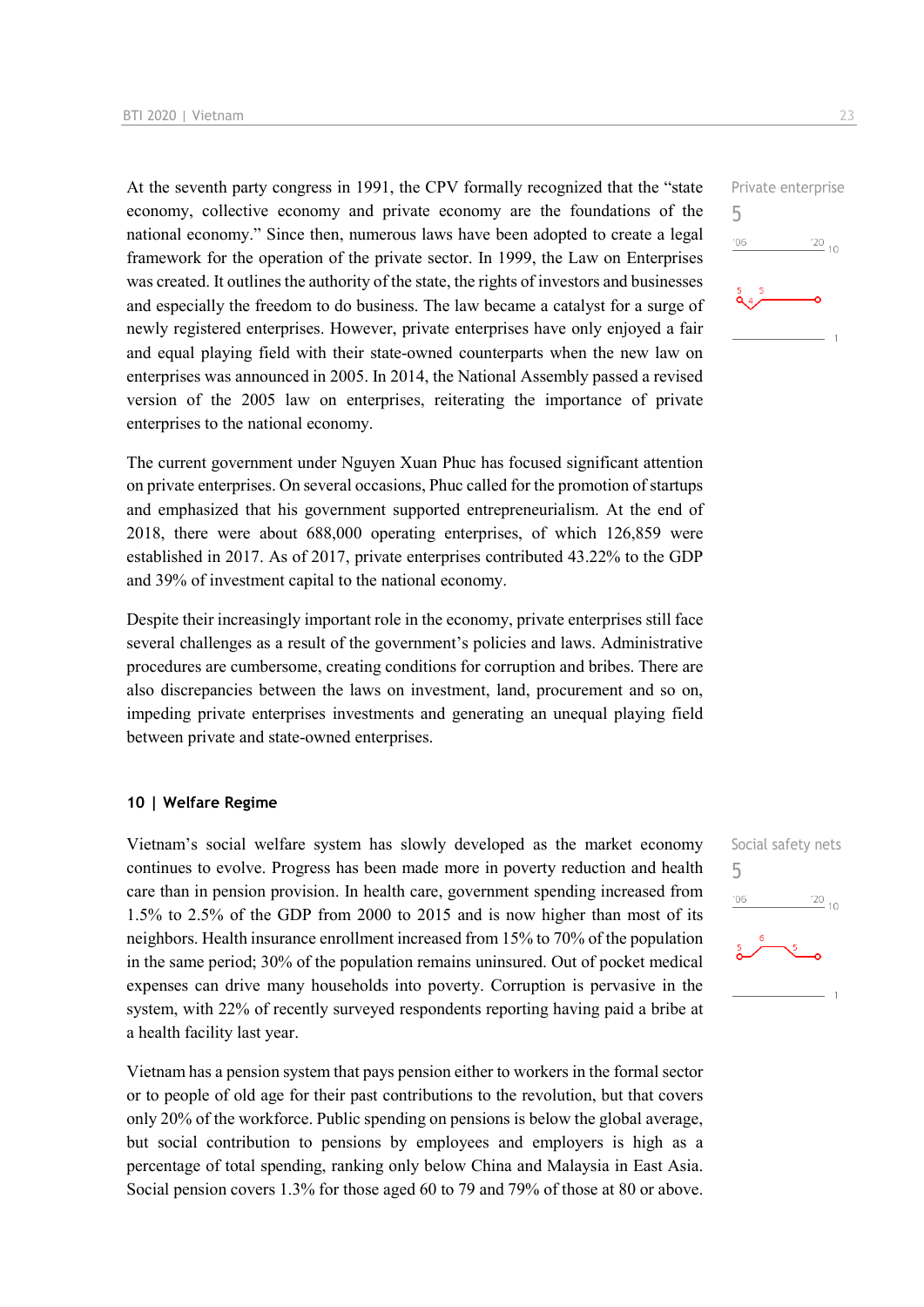The benefit level is modest, at under 10% of per capita income. Social assistance programs have been introduced since 2000, but government spending for these programs remains low, at about 0.69% of the GDP during 2008 to 2013.

Despite some progress, discrimination and unequal treatment are widespread, particularly for women, people with disabilities, ethnic minorities, migrants and rural residents. Vietnam has the highest rate of female participation in the workforce, at 72% in 2018. Yet, there are gaps in terms of job structure, placement and wages between women and men in the same occupations. For instance, 7.8 million female workers were involved in the informal economic sector, but 59.6% of them were employed in vulnerable jobs, while the number was 31.8% for men. In Asia, Vietnam has the second highest percentage of women in business leadership positions at 36%, just behind the Philippines at 37.46%. As of 2017, women comprised 26.7% of parliament; 66.2% of adult women have reached at least a secondary level of education, compared to 77% of their male counterparts. The figures reveal that barriers for women remain in accessing career opportunities, compared to men. The unemployment rate among women was also higher that than men. Unequal treatment was also found in foreign-invested enterprises: 73.91% of male workers signed contracts with an indefinite term of employment, compared to 67.67% for female workers. More critically, women with the same qualifications doing the same jobs were paid less than men: on average, 10.7% less.

Ethnic minorities, migrants and rural residents are much poorer and have more limited access to services than the Kinh and urban residents. Christians, who account for about 10% of the population, and children of former government officials of the Republic of Vietnam (South Vietnam) may face career and political barriers if employed in state institutions.

People with disabilities (PWD) and bisexual and transgender people are face discrimination. Vietnam passed a law on disabilities in 2010 and joined the U.N. Convention on the Rights of Persons with Disabilities in 2015, but PWDs have challenges in getting access to basic social services including health care and education. More than half of children with a disability have never been to school.

Access to public office is gained in most cases either with money or political connections. It is difficult and perhaps even impossible for those with talents but without money or connections to gain public office. Leadership positions, or opportunities for promotion for public employees, are further reserved for those who can demonstrate their political loyalty. In most cases, this means they come from families of existing or retired officials. It is now common for children to inherit the offices of their parents, regardless of their ability. More importantly, only party members are appointed to leadership positions. This rule indiscriminately applies across the public sector and the state apparatus. It requires public employees to choose between becoming a party member to have a career or quitting the job and not participating in decision-making.

Equal opportunity 6 $\frac{20}{10}$  $'06$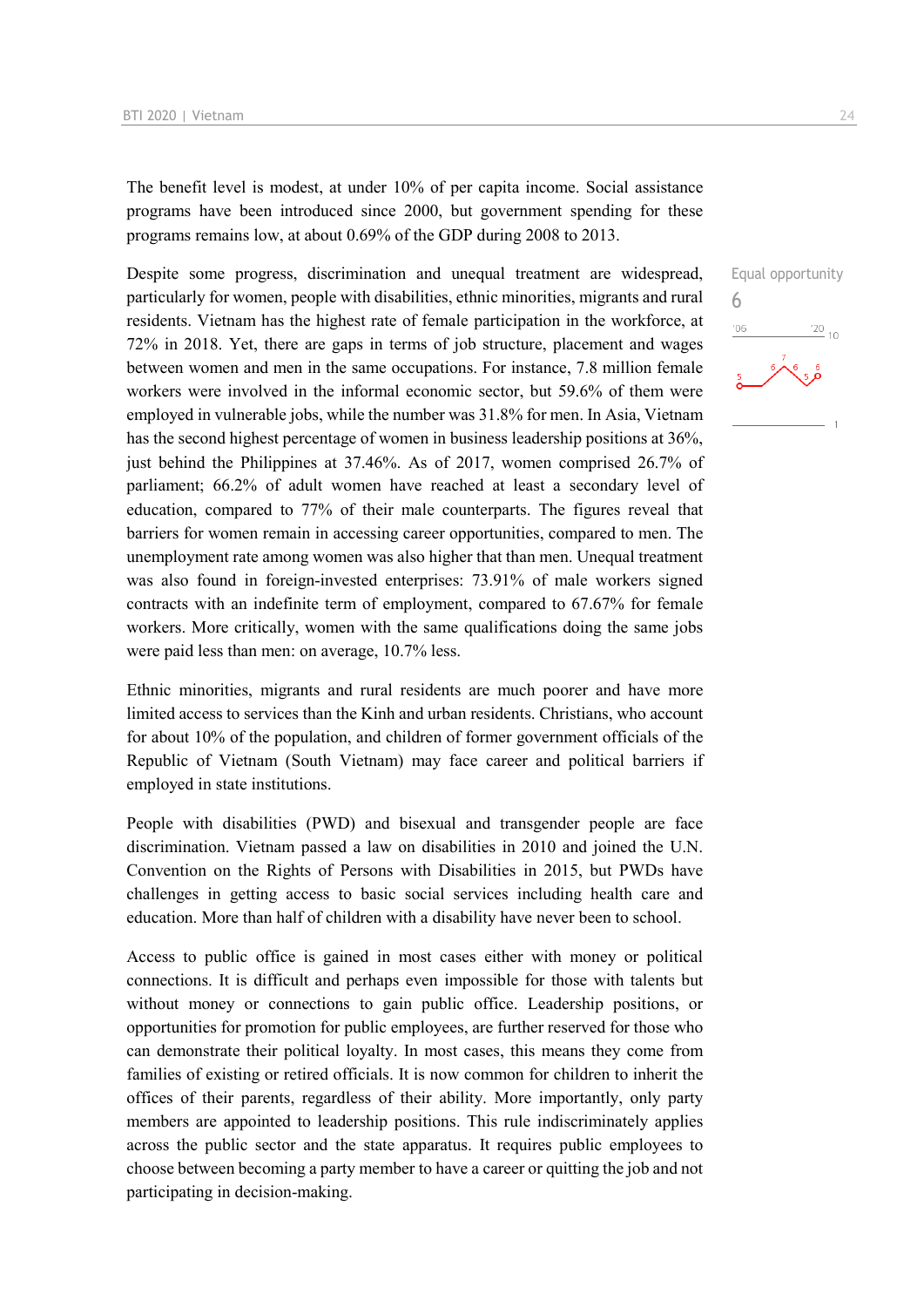#### **11 | Economic Performance**

Vietnam's economy has performed remarkably well over the course of 30 years. It has expanded at an average of nearly 7% per annum. As a result, per capital income has increased nearly tenfold from about \$240 to \$2,100 at current prices. Vietnam has emerged as a thriving lower middle-income economy and an export powerhouse. Growth has been relatively inclusive, benefiting almost all social groups, especially communities in rural and remote areas. Poverty has fallen to just below 7% compared to over 60% in the late 1980s. FDI has been a major driver for economic growth in the past two decades. FDI inflow per year averaged from around \$1 billion in the early 1990s to over \$10 billion since 2008. In 2018, Vietnam attracted \$35 billion in FDI, becoming the most attractive destination in the region for foreign investors. In terms of FDI stock per capita, Vietnam has left its ASEAN neighbors far behind with a ratio of over 60% of the GDP, compared to around 40% for Malaysia and Thailand.

Despite consistent growth over the years, the country's labor productivity in 2017 was among the lowest in Asia. According to the Vietnam Annual Economic Report 2018, average productivity in Vietnam increased by 36% from VND38.64 million per worker in 2006 to VND60.73 million (\$1,660 to \$2,600) in 2017. Nevertheless, it remained below Japan, South Korea, China, Singapore, Thailand, Malaysia, the Philippines, Indonesia and Cambodia. The General Statistics Office stated in a report released in 2018 that Vietnam's labor productivity was only 1/18th of Singapore, 1/16th of Malaysia and 1/3 of both Thailand and China.

#### **12 | Sustainability**

Vietnam has a rather comprehensive policy and legal framework to address environmental challenges. Policy documents range from the Climate Change Strategy (CCS) and the Green Growth Strategy (GGS), both signed by the prime minister, to a Resolution of the Communist Party on Climate Change and the Environmental Protection Law. The recently revised penal code even includes a separate chapter on "environmental crimes." In response to recommendations from the 2015 United Nations Climate Change Conference, Vietnam adopted an action plan to implement the Paris Agreement on climate change, becoming one of the first countries to do so. However, these policy documents and laws end up merely looking good on paper, as their application is severely hampered by three factors: incoherence in policies, an overall top-down approach in political decision-making and a lack of control over policy implementation. Consequences of ineffective implementation include, among others, that between 1990 and 2005, the country lost nearly 80% of its primary forests, although the rate of forest destruction has declined. An important cause of deforestation is the construction of hydroelectric dams in the northwestern and central regions. These dams are now believed to contribute significantly to a high incidence of floods in central Vietnam during the monsoon season.



Environmental policy 5 $06$  $\frac{20}{10}$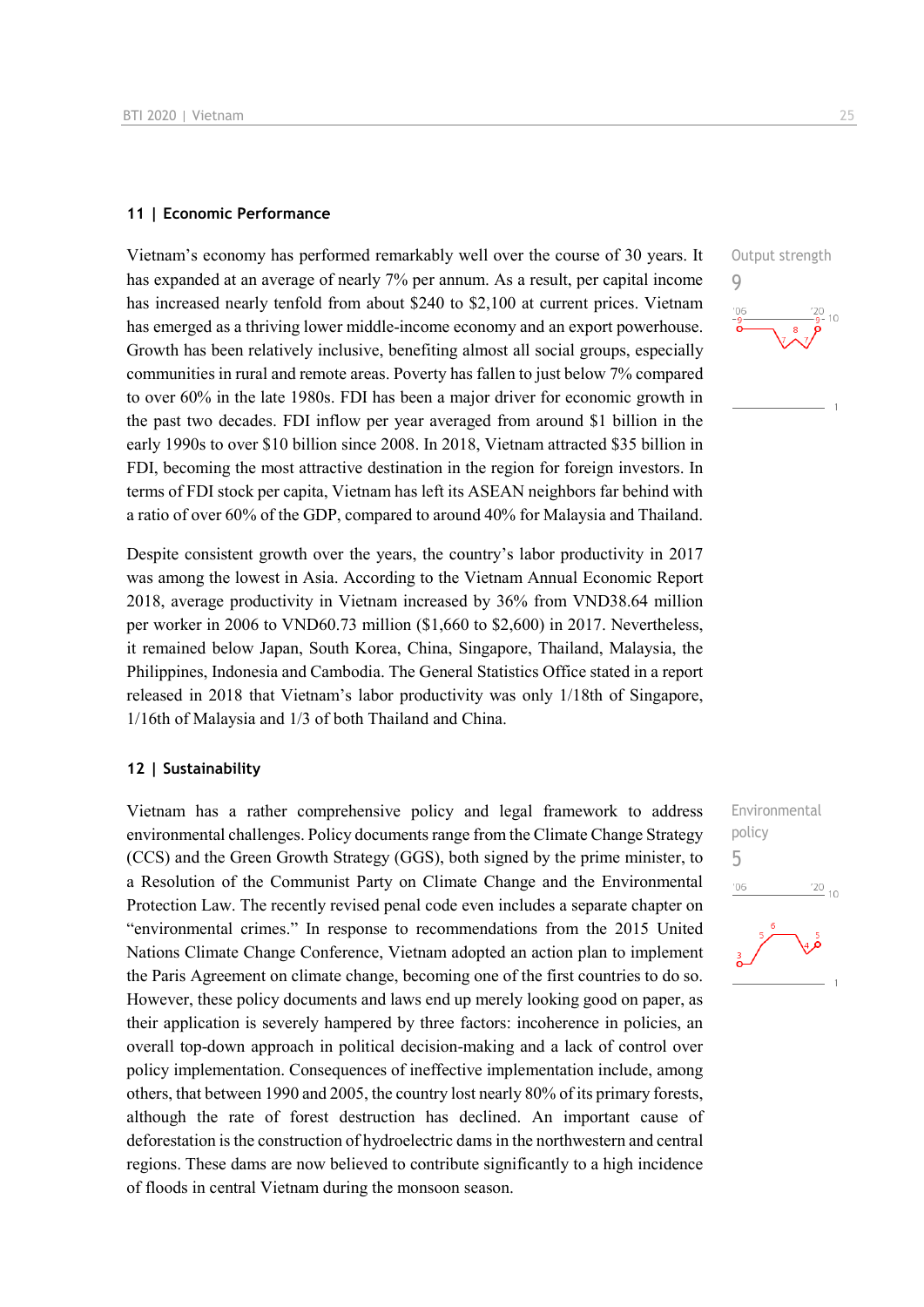Official statistics show that violations of environmental regulations take place in 80% of Vietnam's industrial zones. Most of the violations involved FDI enterprises but the authorities have either ignored or even tried to cover up and protect the violating businesses, as evidenced in several environmental disasters in the past decade. In 2016, the Taiwanese Formosa Steel Complex in Ha Tinh released tons of untreated toxic chemicals into the ocean, causing massive fish deaths along the coast of four provinces in central Vietnam, which triggered mass protests across the country. In the face of great public outcry and protest, the company hastily agreed to pay compensation of \$500 million. Despite causing damage to the environment, none of these companies was criminally prosecuted. The government may fear that if it prosecutes foreign companies, it could lose FDI inflows.

Vietnam's education and training system includes formal and informal education at four levels: early childhood education: nurseries and kindergarten; general education: primary school, lower-secondary and upper-secondary schools; vocational education and training (VET); and higher education. Under Resolution No. 25/2016/QH14 – a five-year national financial plan for 2016 to 2020, the government aims to allocate 20% of the total budget to education and training.

Article 48 of Vietnam's Education Law 2005 describes three types of educational institutions: public education institutions, established, funded and monitored by the government; people-founded institutions, often established and funded by social or economic organizations with permission from the state; private educational institution, established and financially supported by individuals or groups of individuals with permission from the state. The second and third type are commonly referred to as non-public educational institutions. In November 2018, the National Assembly passed a revised Law on Higher Education, which gives more autonomy to higher education institutions.

In June 2018, the government issued Decree 86, replacing Decree 73 (2012), which applies to foreign cooperation and investment activities in education and training in Vietnam at all levels except VET. According to Decree 86, foreign cooperation and investment in education and training can been implemented in early childhood education. This is to deliver integrated Vietnamese and foreign school curricula to Vietnamese students. This is open to private Vietnamese schools and kindergartens in partnership with legal and accredited educational institutions abroad. Major education reforms program supported by international donors include the Renovation of General Education Project (2016–2021), the Secondary Education Sector Development Program, phase II (2017–2023) and the Enhancing Teacher Education Program (2016–2021).

According to UNESCO, Vietnam stands out among East Asian countries for the state's domination of tertiary education, with 187 public institutions of higher education compared to 28 private ones (the public/private ratio is 7/1). Yet, universities and businesses employ only 43% of researchers: the rest work for the Education policy / R&D 6 $06'$  $\frac{20}{10}$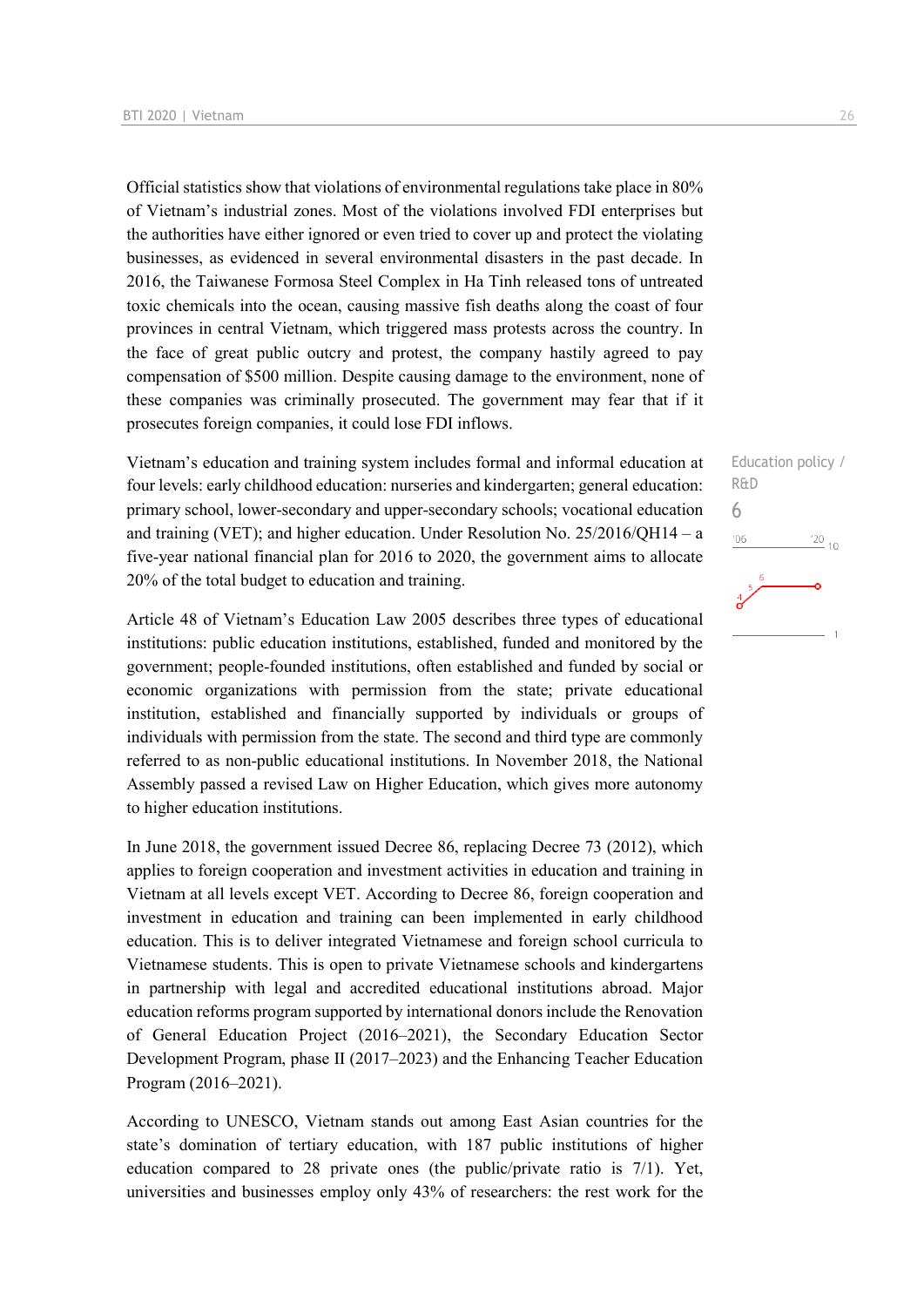government, which is the highest rate in East Asia. The government's attention to and investment in research has not kept pace with economic growth. R&D expenditure as a percentage of the GDP (0.19% in 2002 and 0.4% in 2016) and the number of researchers per million people (fewer than 500 in 2011, just over 600 in 2016) are among the lowest in East Asia.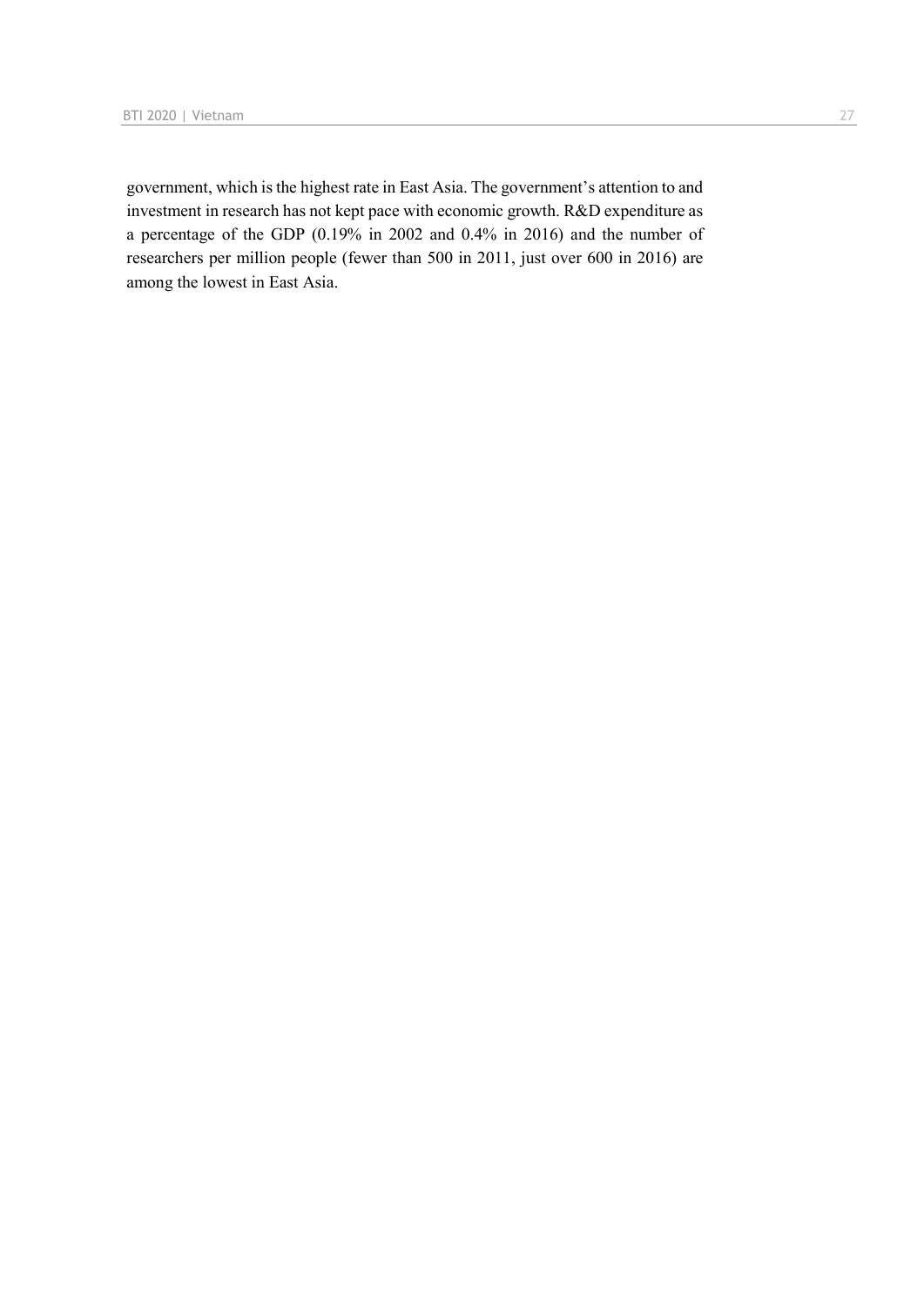## Governance

### I. Level of Difficulty

Compared to many other countries in Southeast and South Asia in particular, structural constraints to governance in Vietnam are moderate. Vietnam is favorably located in the most economically dynamic region in the world, with abundant natural resources and a young, entrepreneurial population. Economically and socially, after three decades of Đổi Mới (renewal), the country has been able to eradicate extreme poverty and join the rank of middle-income countries. Continued economic growth has also boosted infrastructure development. The improved transport and logistics system and networks meet the requirements for internal connections between regions for economic development and the country's deep integration and engagement with the outside world. The CPV has undeniably undertaken administrative reforms at all levels, enhancing public administration and governance.

Nonetheless, there are certain contextual conditions (i.e., structural constraints) that include growing urban vs. rural disparities and strained interethnic relations between the Vietnamese majority and various ethnic minorities. Infrastructure remains underdeveloped, and the health system is vulnerable and ill-equipped to handle pandemics such as African swine and dengue fever. In addition, Vietnam is among the countries in the world most severely affected by climate change and extreme weather events. While education levels are relatively high compared to many other countries at a similar (or lower) income level, the quality of education and the capacities of the educational system are deficient and perhaps insufficient for future economic development. Finally, the most serious structural constraint is the lack of an effective public service free from corruption that operates according to the principles of full accountability, integrity and impartiality.

Civil society traditions are weak in Vietnam. Under communist party rule, civil society is considered antagonistic to the regime. With the impact of the market economy and the country's integration into the world community, Vietnamese civil society is currently vibrant in economic space, but severely controlled in the political sphere. The state nevertheless knows how to make use of civil society traditions for political purposes when necessary.

Structural constraints 5  $\frac{20}{10}$  $106$ 

Civil society traditions 9 $\frac{20}{10}$  10  $06'$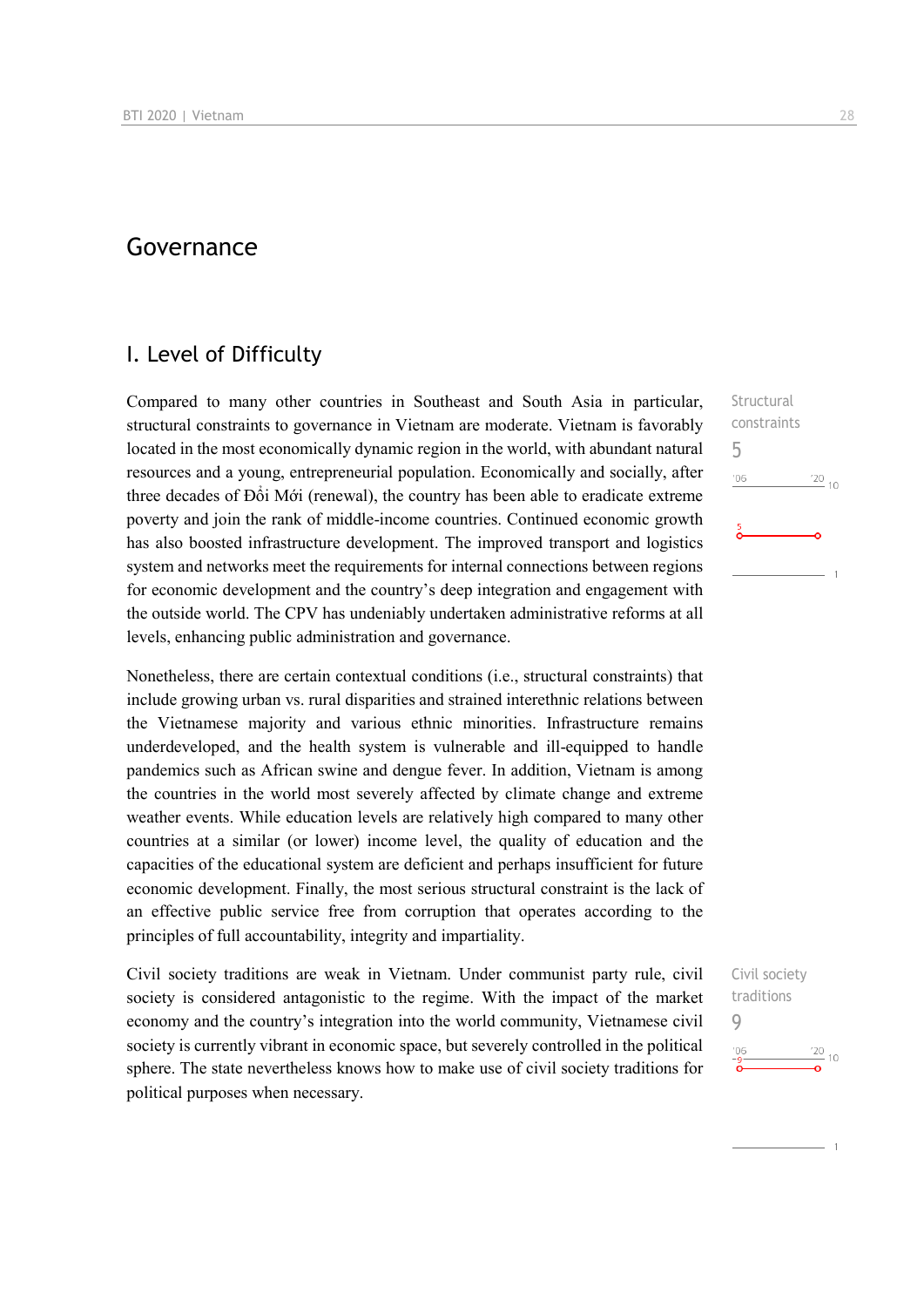Historically, Vietnam does not have sharp cleavages along ethnic or religious lines. The major cleavage has been political as a direct consequence of foreign occupation. During 1950 to 1975, the country was under two different governments and experienced a civil war. This war was a confrontation between the capitalist and socialist blocs. Though the country united in 1976, the war still leaves some bitterness and hatred among many Vietnamese and it is hard to know how deep this cleavage remains.

There have been reports of ethnic tension in the lower Mekong Delta as ethnic Khmer groups react to and resist certain government policies viewed as oppressive. Rising social inequality, popular resentment against government land policies, infrastructure development, environmental protection and China's actions in the Eastern Sea (or South China Sea) all contribute to potential conflict in Vietnamese society.

### II. Governance Performance

#### **14 | Steering Capability**

The ruling party and the government have full capacity to set priorities and long-term development strategies. The CPV adopts development strategies at its national congress every five years. Those strategies and their underlying priorities do not correspond to BTI's normative framework, as they seek to prevent democratic liberalization or democratization.

Since Vietnam embarked on the Đổi Mới road three decades ago, the state has adopted three 10-year socioeconomic development strategies for 1991 to 2000, 2001 to 2010 and 2011 to 2020, respectively. The current strategy aims to turn the country into a modernized and industrialized nation by 2020 with a restructured economy, renewed growth, improved institutional reforms and quality infrastructure and human resources. The government consistently implements these strategies without being affected by changes in government as a result of elections. However, strategic goals may be adjusted annually in response to the circumstances at home and abroad.

The government is accountable for the implementation of socioeconomic development strategies adopted at national party congresses. The prime minister heads a committee in charge of drafting these strategies. The previous government under Nguyen Tan Dung failed to achieve most of the development goals described in the strategies, even though his government's performance reports were always positive. However, since there is no independent media or checks-and-balances, false positive reports are to be expected. Nevertheless, the reality is that under Dung's government, corruption was rampant in the public sector. Many banks and stateowned economic groups and corporations went bankrupt.

#### **Ouestion** Score

| Prioritization |                  |  |  |  |
|----------------|------------------|--|--|--|
| 5              |                  |  |  |  |
| '06            | $\frac{120}{10}$ |  |  |  |
| 5<br>$\sigma$  | 1                |  |  |  |
|                |                  |  |  |  |

| Implementation |             |
|----------------|-------------|
| 5              |             |
| '06            | $^{'}20$ 10 |
|                |             |
| $\frac{5}{2}$  |             |
|                |             |
|                |             |

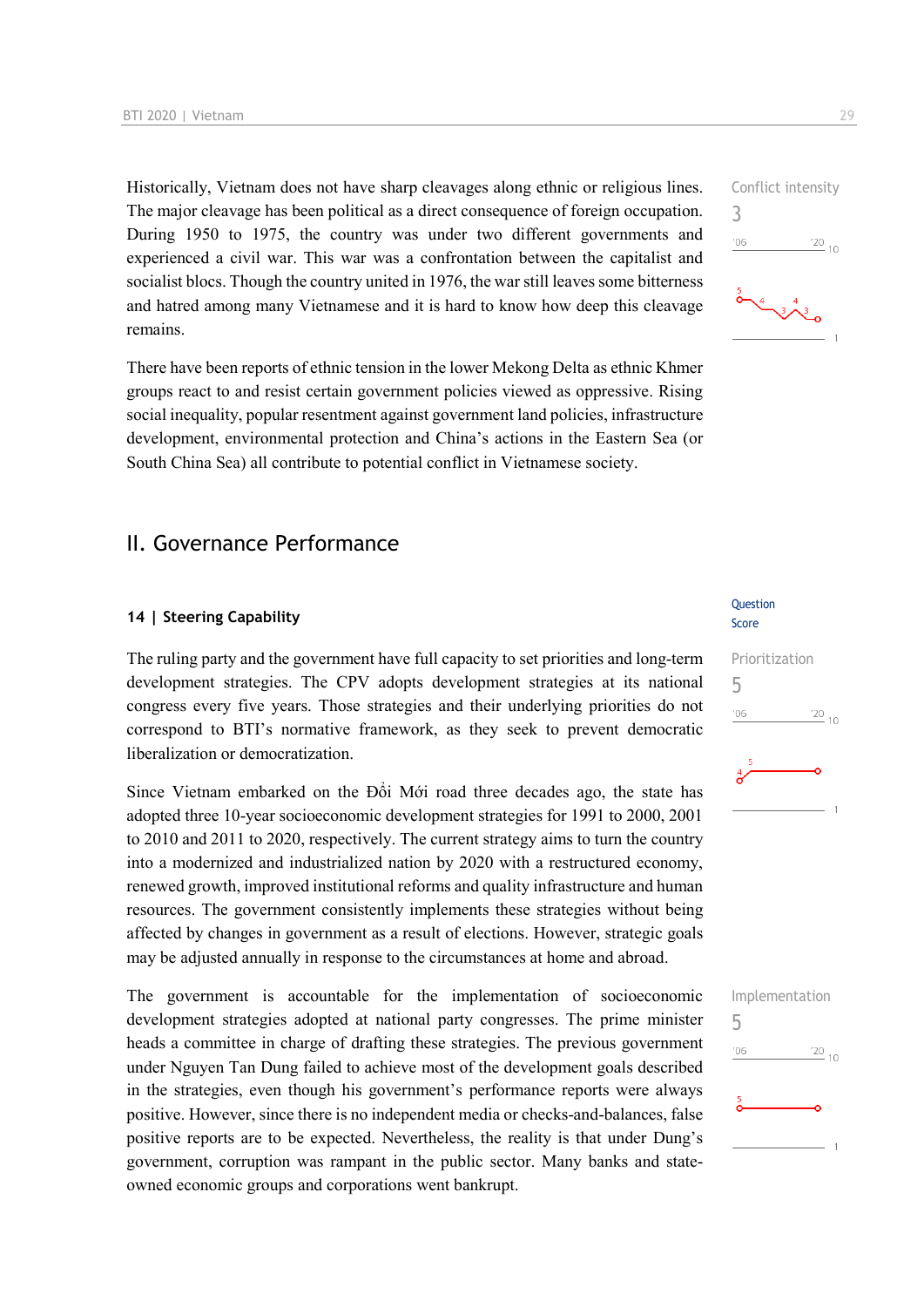The current government, headed by Prime Minister Nguyen Xuan Phuc since 2016, has made efforts to achieve its strategic goals. Phuc has called for an "enabling government" (chính phủ kiến tạo) that promotes entrepreneurship and gives favorable conditions to businesses. This approach has borne fruit, becoming the driver for Vietnam's sustained economic growth, an average of 6%, in the past three years. It is one of the fastest-growing economies in the Asia-Pacific, given the instability of the world economy and international financial system affected by enhanced protectionism and rising rivalry between the two largest economies. Thousands of administrative procedures and business conditions have been removed by government agencies, loosening the hold on business operations. However, policy implementation may be hampered by institutional capacity and lack of human resources.

Since Đổi Mới, all Vietnamese prime ministers have established their own advisory bodies, the principal duty of which is to provide the prime minister policy advice on economic affairs. Unlike his predecessors, Prime Minister Nguyen Xuan Phuc included overseas Vietnamese scholars in his 14-member economic advisory group. An outstanding achievement in the current government's policy learning is that thousands of administrative procedures, regulations and business eligibility requirements have been removed.

The CPV has a policy advisory body named the Central Council of Theory Studies, the main duty of which is to give advice to the CPV Central Committee, Politburo and Secretariat on the political theories that lay the foundation for the party to develop policies to rule the country. The council holds dialogs with foreign counterparts, mainly with Chinese, Laotian, Cuban and other communist parties, to learn not just how to protect socialism, but also how the communist party can stay in power and attract new members, given that young people are more interested in pursuing the cult of capitalism.

Both the government and the party are eager to engage in policy learning and consult industry experts. But not all expert advice is taken, especially recommendations relating to the power and the rule of the CPV or to politically sensitive matters. Furthermore, groups close to the government and party leaders influence policymaking in their own interests.

Policy learning 5 $\frac{20}{10}$  $06'$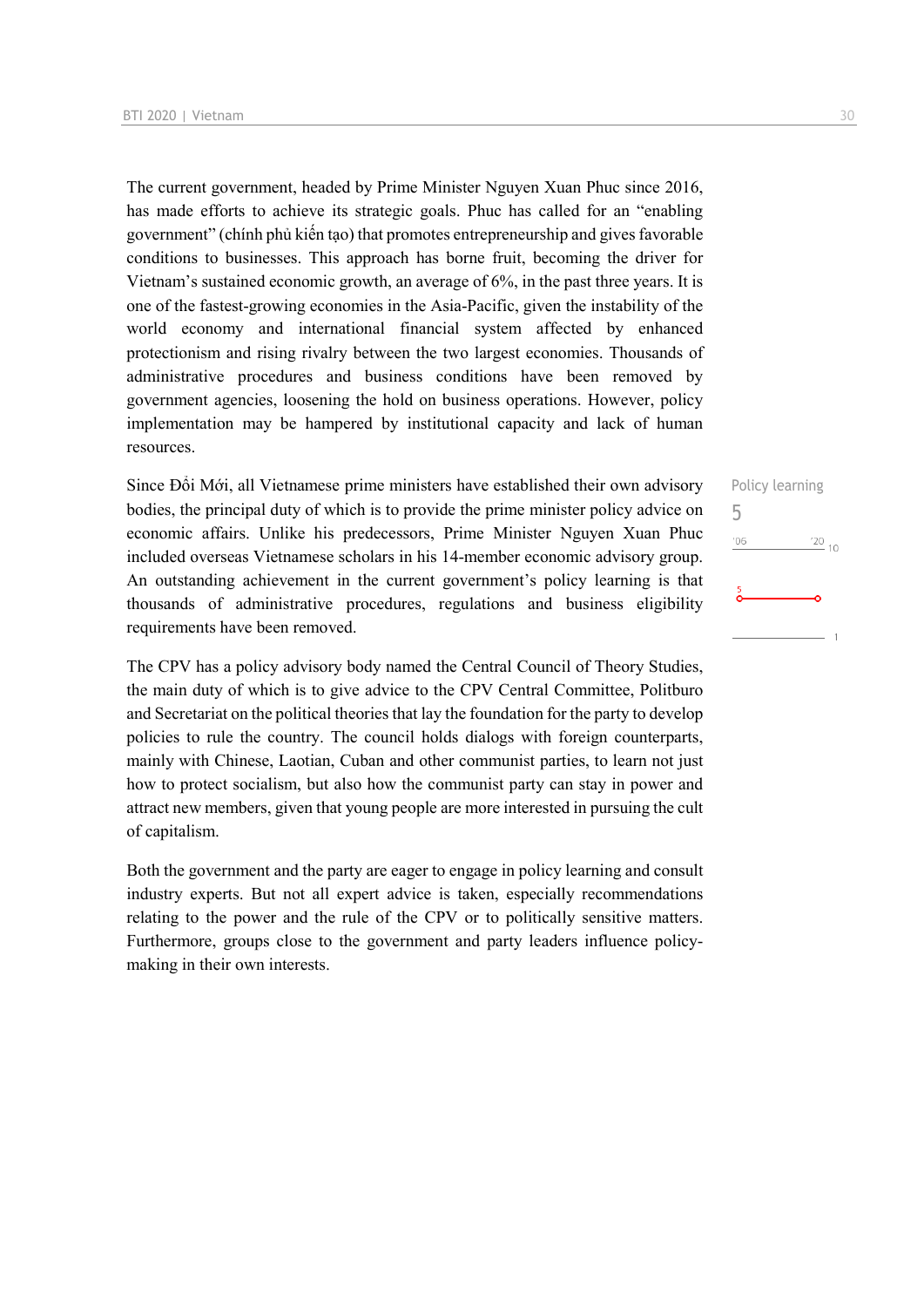#### **15 | Resource Efficiency**

Vietnam has an inept administrative system constructed of parallel state and party structures. Since 2017, based on a CPV Politburo order, the central government has enhanced its efforts at re-organizing and streamlining the administrative apparatus at all levels. According to a recent report by the CPV Commission for Organizational Affairs, by the end of 2018, seven directorates, 202 departments and more than 14,800 divisions or the equivalent had been dissolved or merged, thus reducing the number of executives: 11 at the directorate, 180 at the department and 900 at the division level. Within one year, more than 900 bureaucrats were laid off or rotated to another job in the system. Among central government agencies that considerably downsized their personnel were the Ministry of Industry and Trade, the Ministry of Public Security and the Ministry of Defense. Local governments have followed suit. The same report stated that provincial governments across the country have trimmed 65 departments or equivalent and 5,120 divisions or equivalent, effectively reducing the massive number of local executives, including over 170 at the department and approximately 8,350 at the division level.

The use of public assets continues to be ineffective. In February 2019, the current prime minister signed Decision No.213/QD-TTg to "take stock and address completely the remaining problems and weaknesses of state-owned and state-run enterprises; take resolute action against enterprises breaching the law, causing loss and wastage of state funds and assets, as well as investment projects that have been delayed, ineffective or face protracted loss." It is no surprise that the prime minister made this executive decision, given that the state media produced a series of articles on the loss of millions of dollars in a failed joint oil venture between PetroVietnam (PVN), a state-owned enterprise, and a Venezuelan partner, Petroleos de Venezuela (PDVSA). The PVN is one of a dozen of large state-owned corporations that not only used state assets ineffectively in the past several years, but became fertile ground for bureaucrats to abusively gain personal benefits. Other examples include excessive spending in wasteful white-elephant projects like the Thai Nguyen Steel Complex, the Dung Quat Chemical and Petroleum Refinery Complex, Vinalines and the Mobifone-AVG transactions.

Policies are designed by relevant ministries, which very often suggest regulations that favor sectoral management and administration. In a parliamentary session in 2018, the minister of justice suggested that ministries drafting policies always manage to set rules for their own benefit. That vested interests influence policy design is known as "policy corruption." This practice leads to a high level of incoherence in policies. By the end of 2017, more than 5,000 policy documents were denounced due to noncompliance with the law.



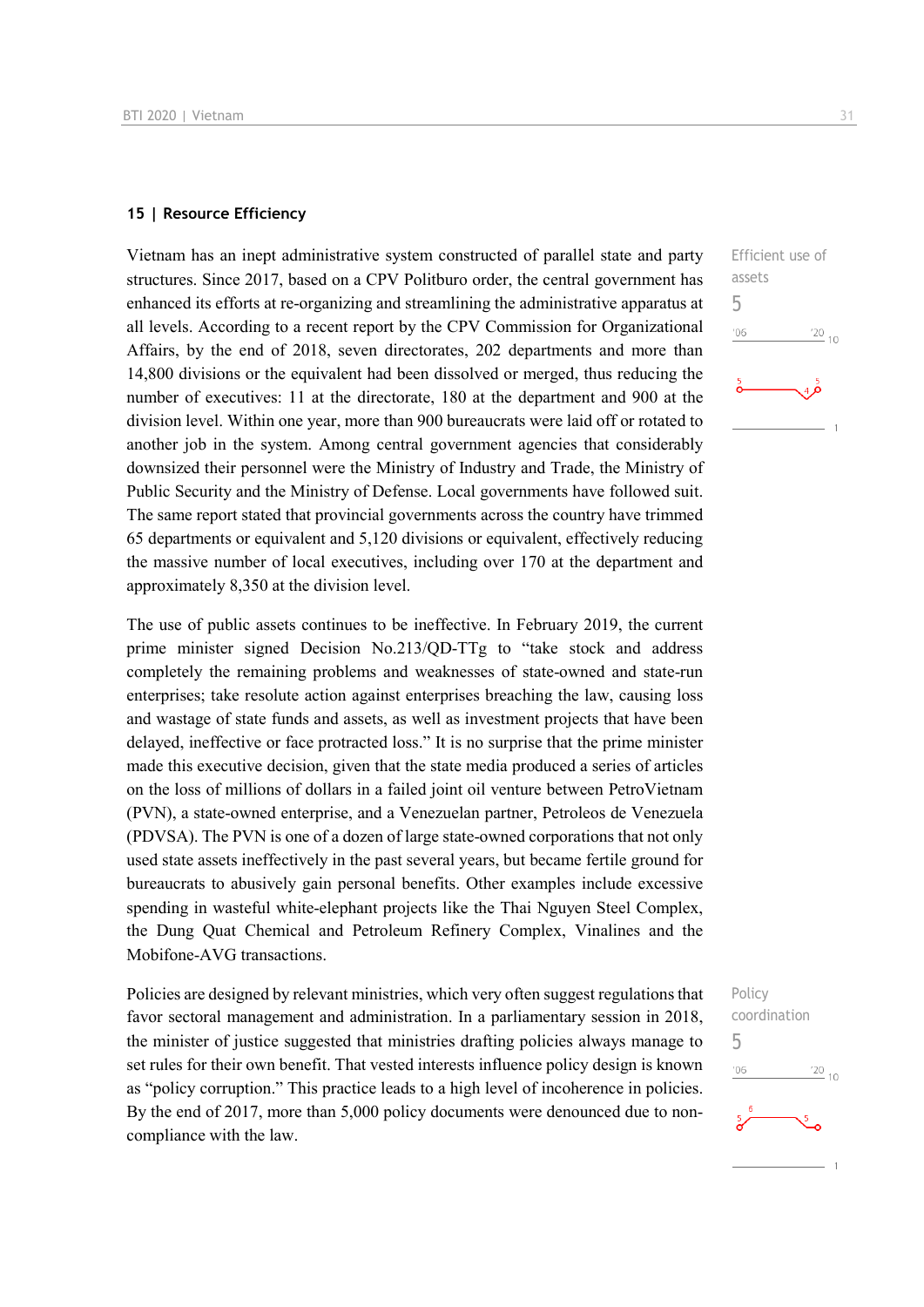Coordination between government departments in policy development is inconsistent and lax. Thus, policy implementation is usually boosted by agreements signed between departments and organizations. Policies that relate to national security and defense are rarely verified. The Ministries of Public Security and Defense are states within a state, having extensive powers. Market-oriented policies can be approved only when those political and security gatekeepers benefit institutionally or personally or both. Effective coordination in these cases smacks of either collusion or corruption. Even if consensus among various state organs has been achieved, implementation is usually ineffective due to the fragmentation of authorities and the decentralization of the system. The head of a line department in provincial governments is accountable to not only the provincial chief but also the provincial party committee and the line ministry in its area of activity. Provincial government leaders are subordinate to the prime minister in the state hierarchy, but also have to follow orders from provincial party leaders, who have quasi-equal status with the prime minister as members of the party's Central Committee (the prime minister is only a primus inter pares, not their superior). Sarcastic digs are said, like "lower level ignores the higher level" (trên bảo dưới không nghe) or "the higher level is hot, but the lower level is cold" (trên nóng dưới lạnh). These denote that policy coordination at all levels is problematic and challenges the central government's authority.

Corruption threatens the legitimacy of the ruling party and the survival of the regime. In 2013, the fight against corruption was taken away from the government of Prime Minister Nguyen Tan Dung and entrusted to a new mechanism known as the Central Steering Anti-Corruption Committee chaired by the CPV General Secretary Nguyen Phu Trong. At the committee's year-end review meeting in 2018, it was reported that in the past five years, the committee had been directly involved in "57 serious and complicated economic (corruption) cases, of which 40 have been brought to trial." Also, 4,300 public officials and party members, of which 56 were under direct supervision of the central government or the Politburo, including one member of the Politburo and several members of the CPV Central Committee, have been disciplined, expelled from the CPV or sentenced to imprisonment. Despite enhanced efforts by the CPV, corruption continues to be pervasive in all public sectors. A member of the National Assembly recently stated that corruption was rampant but rarely punished. High-ranking officials and party members are required to self-report their assets, but a researcher in Hanoi said that this poses problems because there is no independent transparency mechanism in place to verify the sources of assets.

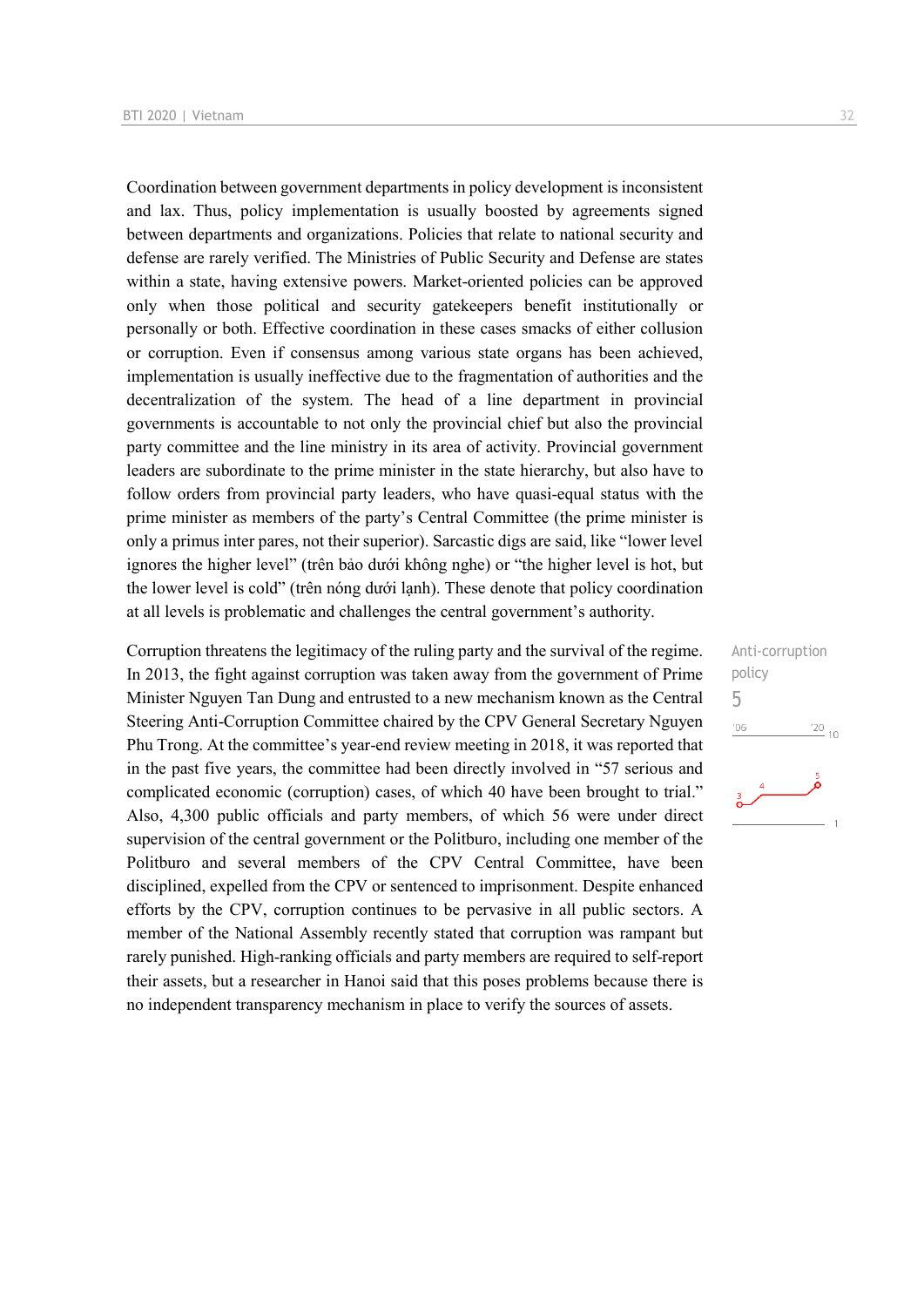#### **16 | Consensus-Building**

The CPV rejects liberal democracy, but favors what it refers to as a "socialist" democracy, that is inclusive participation under the leadership of the communist party. There are two main challenges to this status quo vision of authoritarian leadership, one that originates from society and another one that emerges from within the regime.

The first challenge is posed by an emerging independent civil society, which is not accepted by the party-state. Members of this society include political dissidents, former senior officials and autonomous non-governmental organizations. These individuals and organizations employ different means, including social media platforms, to express disagreement with and criticism of the CPV's monopoly on power and government policies.

The second challenge arises from within the ruling party itself. The CPV calls this challenge "self-evolution and self-transformation" (tự diễn biến, tự chuyển hóa), particularly among senior party and government officials. As of now, "reformers" from within the CPV are far too weak to have a concrete positive impact on Vietnam's transformation.

Party oligarchs agree on liberalizing the economy. After more than 30 years of Đổi Mới that elevated the nation to the rank of a lower middle-income country, CPV leaders are increasingly confident pursuing a market economy. They have joined various international economic and trade organizations founded by Western liberal economies, such as the World Trade Organization and recently the Comprehensive and Progressive Trans-Pacific Partnership, and have signed free trade agreements with the European Union. In the party/state hierarchy, actors may not necessarily agree on how to undertake economic reforms. But they share a consensus that only high economic performance can intensify the legitimacy of the CPV, keep it in power and consolidate its authoritarianism. To protect its survival, the party keeps the military and police under its direct control and grants special treatment to members of these two forces. Compromises are made between party factions in order to maintain unity. Many grand corruption cases have not been brought to court due to the complex engagement of various actors including high-ranking officials and party members.

Consensus on goals 6 $\frac{20}{10}$  $06'$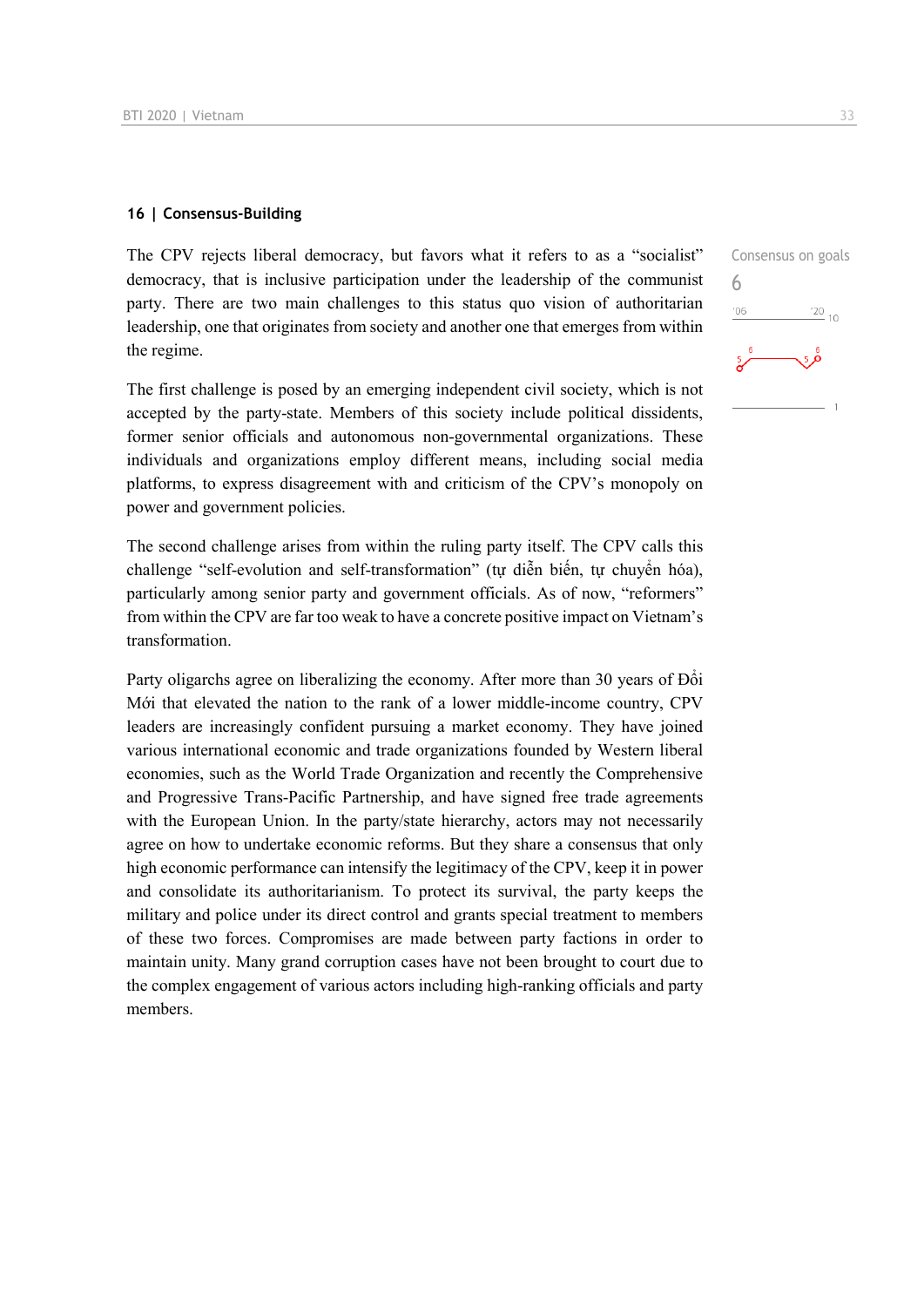There are two groups of reformers. Members of these groups have the same background, including non-party members, party members, ex-government and army officials, intellectuals, journalists, civil society activists and so on. One group publicly criticizes the ruling party and advocates for democratization. The other group, while supporting a multiparty system, seeks to ally itself with the CPV and introduce gradual regime transformation. The CPV generally labels these actors "anti-party and anti-socialist regime." They are often subjected to criminal charges under the Penal Code. The CPV considers party-members and ex-government officials who join either group "decadent in [socialist] ideology, self-evolved and self-transformed" and marginalizes them from party activities. These actors are silenced and expelled from the party, as was the case with Chu Hao, a former vice minister of science and technology. The most anti-democratic actors are perhaps the military and public security forces, who are not willing to sacrifice their benefits, special treatment or veto powers. Others include the conservatives in the party who believe in the supremacy of communism.

Generally, Vietnam does not have ethnic, class, regional and religious cleavages. However, there are conflicts and cleavages between reformers and conservative forces, as well as pro- and anti-China factions, within the state apparatus. In addition, in the past 30 years, conflicts have emerged in different social areas, including in economics, politics and ideology, culture, lifestyle and ethics. The state has failed to manage these conflicts. Some former ranking government officials have pointed out this is essentially attributable to the "system," implicitly acknowledging the failure of the single-party political system. Nevertheless, the party has never admitted fault, occasionally ascribing it to what it refers to as "hostile forces" outside the country, including political parties established by overseas Vietnamese that call for political reforms and democratization in Vietnam.

As of 2017, the government reported that there were 68,125 people's organizations – a term for non-governmental organizations – of different types and sizes, ranging from community-based and self-help groups, research centers, institutes to associations, unions and federations. In addition to these NGOs, there are five major social-political mass organizations, which are considered as arms of the CPV and are fully funded by the state, namely the Vietnam Women's Union, the Ho Chi Minh Communist Youth Union, the Vietnam General Confederation of Labor, the Vietnam Farmers' Union and the Vietnam Veterans' Association. These organizations have their networks nationwide from the central down to the grassroots level. Sporadic demonstrations against China's aggression in the South China Sea (or East Sea) and peasant protests indirectly exerted some influence on the government's domestic and external agenda. In recent years, active participation by these NGOs in policy formulation and implementation, deliberation and decision-making as well as performance monitoring have been seen as the emergence of a nascent civil society.

Anti-democratic actors  $\overline{\phantom{0}}$  $'06$  $\frac{20}{10}$ 



Cleavage / conflict management 6  $\frac{20}{10}$  $-06$ 

Civil society participation 3 $06'$  $\frac{20}{10}$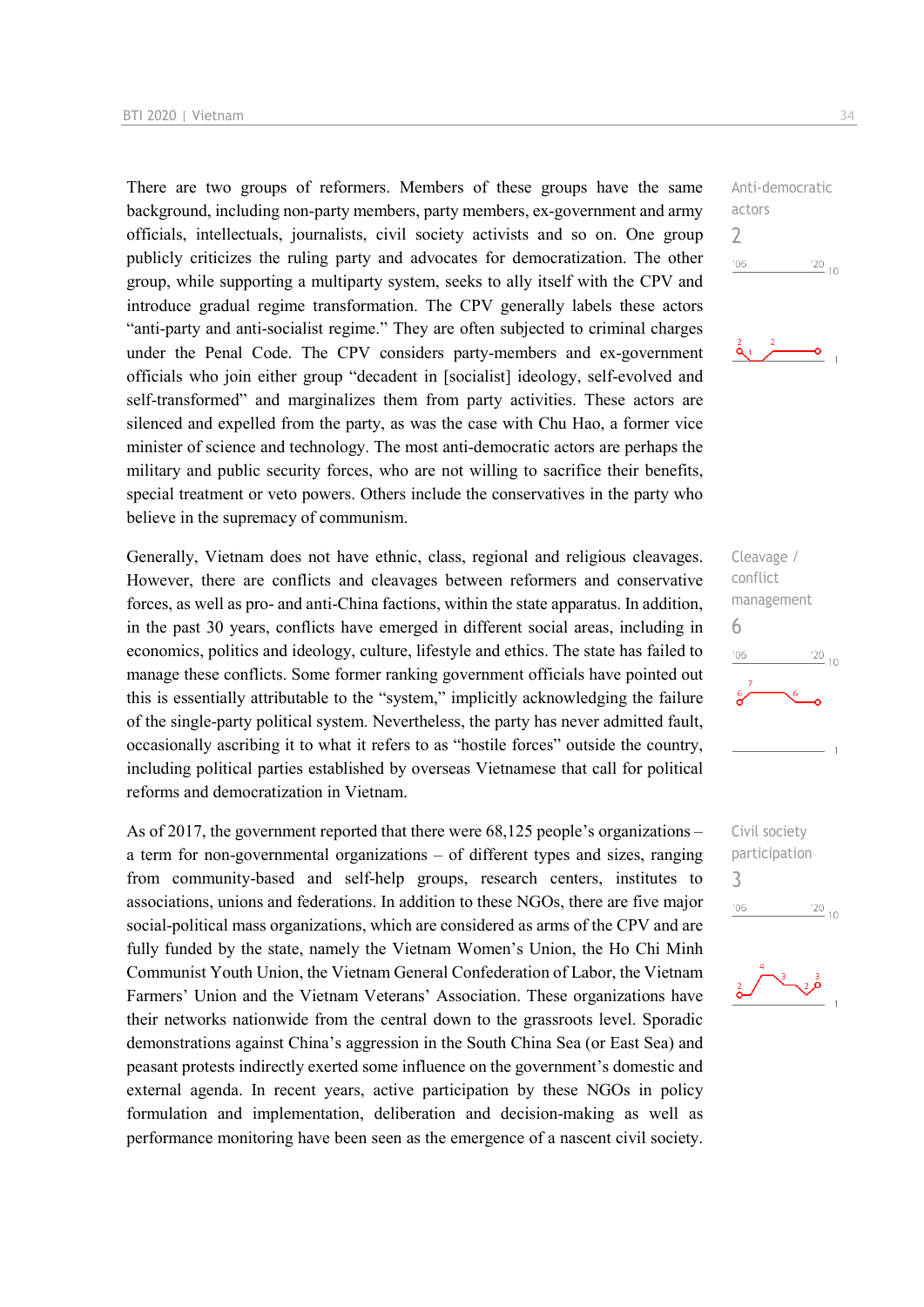However, the engagement of civil society organizations (CSOs) by authorities is often merely cosmetic or formalistic in nature.

The party-state draws a line for civil society participation. Excluding the five major mass organizations, whose leaders are appointed by the country's governance mechanisms at all levels as axiomatic members, CSOs whose operational costs are not from the public budget cannot participate in politics. Furthermore, CSOs involved in any activities relating to politically sensitive topics such as law-drafting, human rights, democracy and political reforms, funded by foreign entities, are legally required to seek approval from the authorities. The party-state adopts flexible and pragmatic approaches to civil society participation. It neither formally recognizes civil society as a concept, nor openly rejects the latter's participation in contributing to its documentation. It opportunistically maintains this status quo as long as the CPV's power and the authoritarian regime's survival are not challenged.

Issues of reconciling past injustices center around three, interrelated topics: the class struggle of the 1950s and 1960s in North Vietnam, the atrocities committed during the Vietnam War (1965–1975) and the post-1976 period. The period spanning from the 1950s until 1975 left especially deep wounds. In 2004, the CPV adopted for the first time a public document, Resolution 36 NQ/TW, that outlines the state's policy toward overseas Vietnamese, including those used to support South Vietnam. The document calls for the unity of all Vietnamese and reconciliation between the war's victors and losers. As a gesture of reconciliation, in 2006, the government agreed to re-open the military cemetery of the former South Vietnam regime, allowing the relatives of fallen soldiers to visit and care for the graves of their loved ones. Former high-ranking South Vietnam government officials , living abroad, have been welcomed to return to the country. Nevertheless, a former chairperson of the government's Committee for Overseas Vietnamese Affairs recently acknowledged that after more than 40 years since the end of the war and 15 years since the CPV Resolution, the wound remains, despite reconciliation efforts from progressive elements on both sides.

#### **17 | International Cooperation**

Đổi Mới enabled political leaders to open the country's doors to receive all sorts of support from external parties, including loans from multilateral financial institutions like the World Bank, which in reality began supporting Vietnam in 1976, and the Asian Development Bank; official development assistance (ODA) of non-refundable and privileged refundable grants from bilateral and multilateral donors; and international investments. ODA grants have made up a substantial ratio in the government's gross budget earmarked for infrastructure development since 1993. Overall, this support has been effectively used to achieve socioeconomic development goals set out by the political leadership, turning the country from one of the poorest nations to a lower middle-income state after 30 years of Đổi Mới.

## Reconciliation 3  $\frac{20}{10}$  10  $'06$

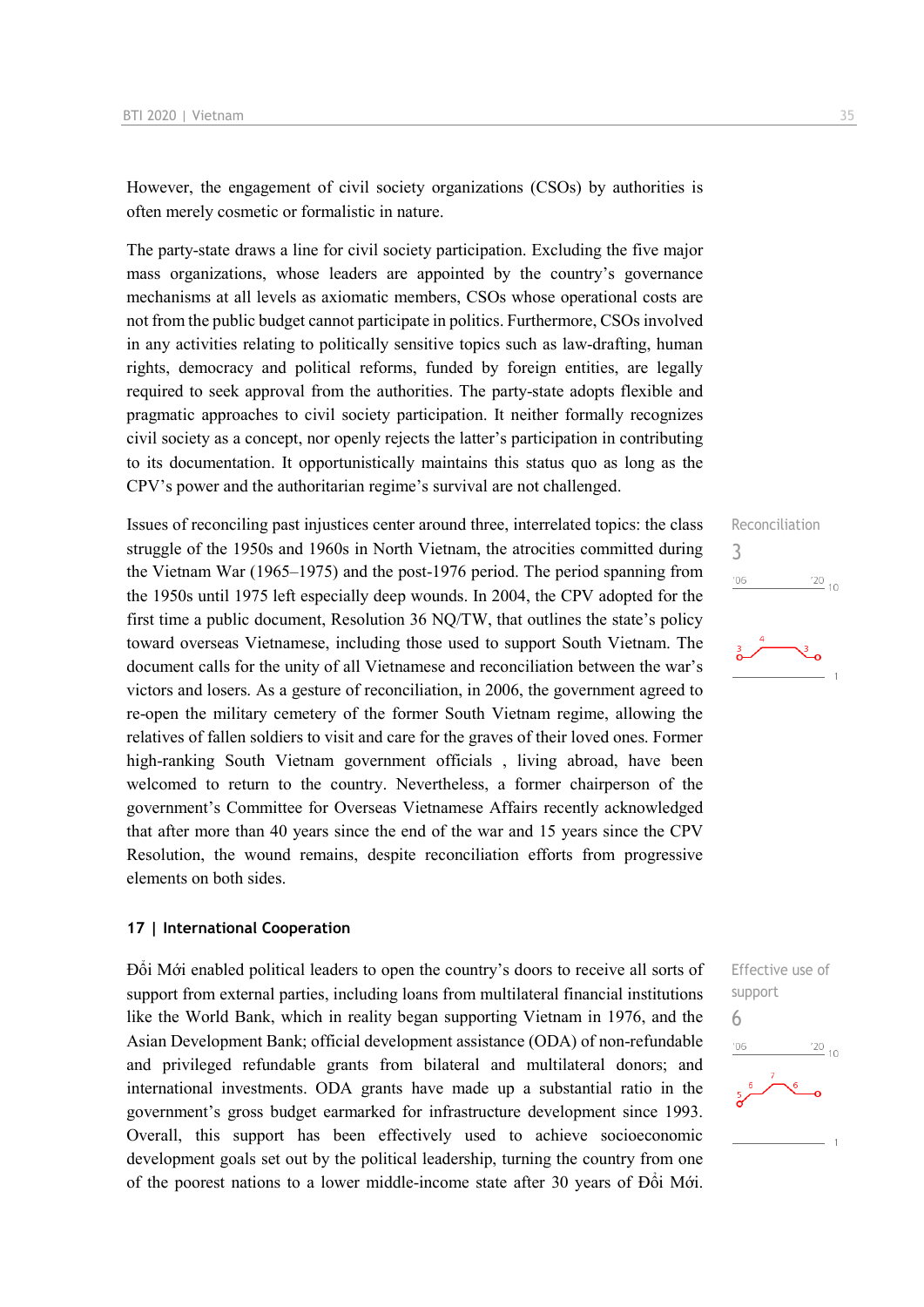However, economic growth is more advanced than the political structure, which has changed little, except for strengthening its authoritarianism. Without checks-andbalances in place, the administrative apparatus has allowed pervasive rent-seeking and corruption, including in foreign-funded projects. There have been calls for institutional reforms or "Đổi Mới 2.0" from both domestic and international communities, if the political leadership wants to increase the country's level of development and make effective use of international support and deeper international integration.

Vietnam has gained credibility in the international community for its commitments as a member party to myriad bilateral and multilateral agreements, as well as international treaties in numerous areas, including but not limited to climate change, nonproliferation of nuclear weapons, arms control, trade and human rights. It has been elected to important U.N. bodies such as the Human Rights Council and the Security Council. At the moment, it is lobbying to obtain a non-permanent seat for the second time on the Security Council in 2020. The party-state has recently come into the global spotlight by hosting a second summit between U.S. President Donald Trump and North Korean leader Kim Jong-un in Hanoi.

However, the state has a very bad record of human rights violations among the international human rights community. That the government continues to arrest and imprison bloggers and face-bookers who advocate for peaceful political reforms. Still, this has little to no impact on Vietnam's standing in most international and regional organizations and has not prevented the United States and many European governments from developing friendly and cooperative relationships with Hanoi.

Vietnam's foreign policy since the late 1980s has given priority to improving relations with neighboring countries, especially with Laos, Cambodia and China. With Laos, its leaders maintain a special friendship and with China, they promote a comprehensive strategic partnership. Hanoi has also enhanced bilateral relations with other countries in the region. It has established a strategic partnership with five countries in Southeast Asia (Singapore, Thailand, Indonesia, Philippines and Malaysia); three countries in East Asia (China, Japan and South Korea); and one in South Asia (India). Cooperation between Hanoi and these countries has been economically effective and politically supportive. Notably, Vietnam still has disputes in the South China Sea (or the East Sea in Vietnamese) with China and three other Southeast Asian nations including Malaysia, the Philippines and Brunei.

Within the Association of Southeast Asian Nations (ASEAN), Vietnam contributes to the building, rule-setting and consolidation of the group, as well as the expansion of the group's relationship with non-regional countries. More broadly, Hanoi has actively and proactively participated in other regional political and economic mechanisms such as the Asia-Pacific Economic Forum (APEC) and the Comprehensive and Progressive Trans-Pacific Partnership (CPTPP). The political leadership not only sees expansion of regional cooperation as economically beneficial, but also as a way to enhance the regime's legitimacy.